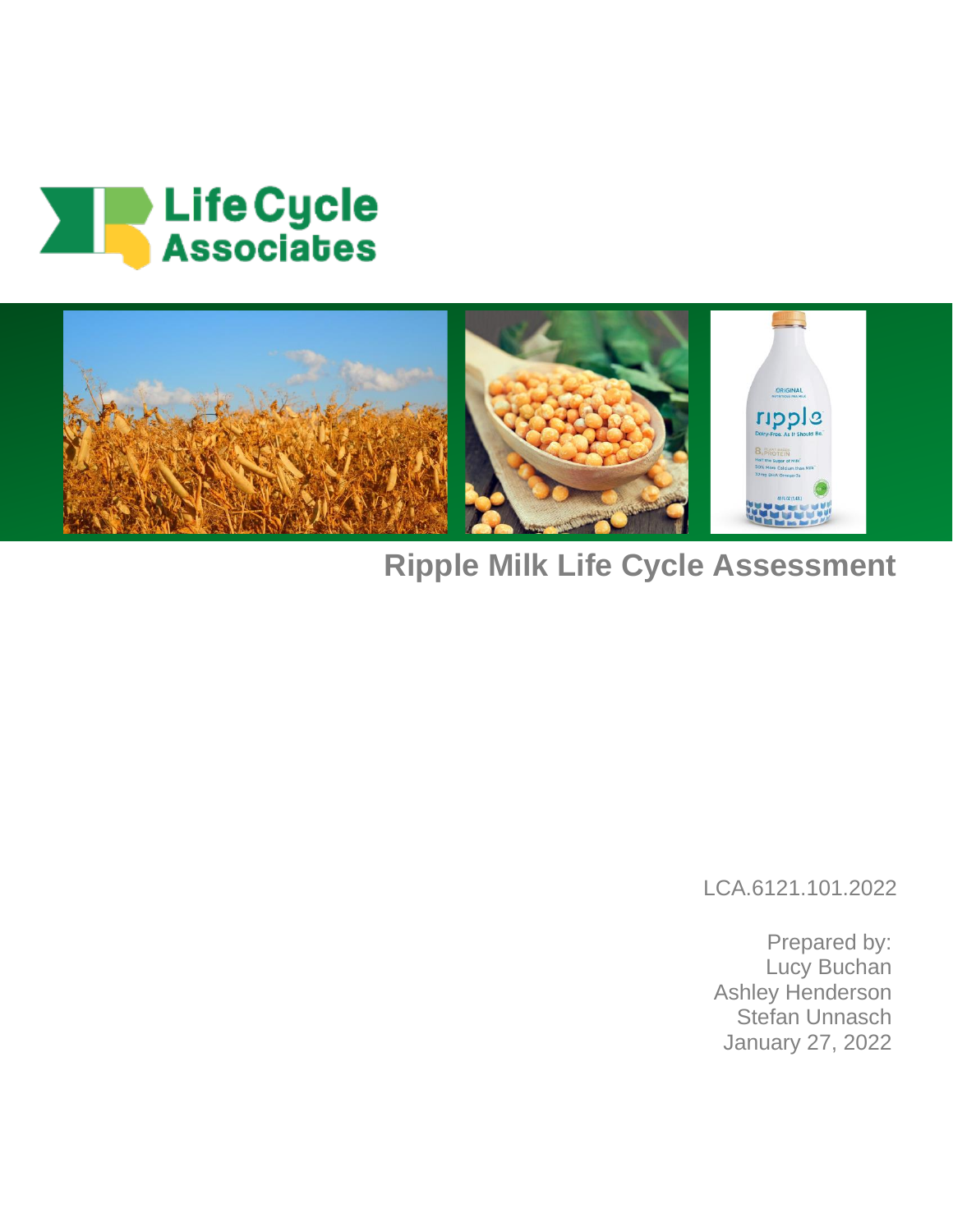#### **DISCLAIMER**

This report was prepared by Life Cycle Associates, LLC for Ripple Foods. Life Cycle Associates is not liable to any third parties who might make use of this work. No warranty or representation, express or implied, is made with respect to the accuracy, completeness, and/or usefulness of information contained in this report. Finally, no liability is assumed with respect to the use of, or for damages resulting from the use of, any information, method or process disclosed in this report. In accepting this report, the reader agrees to these terms.

#### **ACKNOWLEDGEMENT**

Life Cycle Associates, LLC performed this study under contract to Ripple Foods. Adam Lowry was the project manager.

Contact Information:

Stefan Unnasch Life Cycle Associates, LLC 1.650.461.9048 [unnasch@LifeCycleAssociates.com](mailto:unnasch@LifeCycleAssociates.com) www.LifeCycleAssociates.com

Recommended Citation: Buchan, L.ucy, Ashley Henderson, and Stefan Unnasch. 2022. Ripple Milk Life Cycle Assessment. Life Cycle Associates Report LCA.6121.001.2022. Prepared for Ripple Foods.

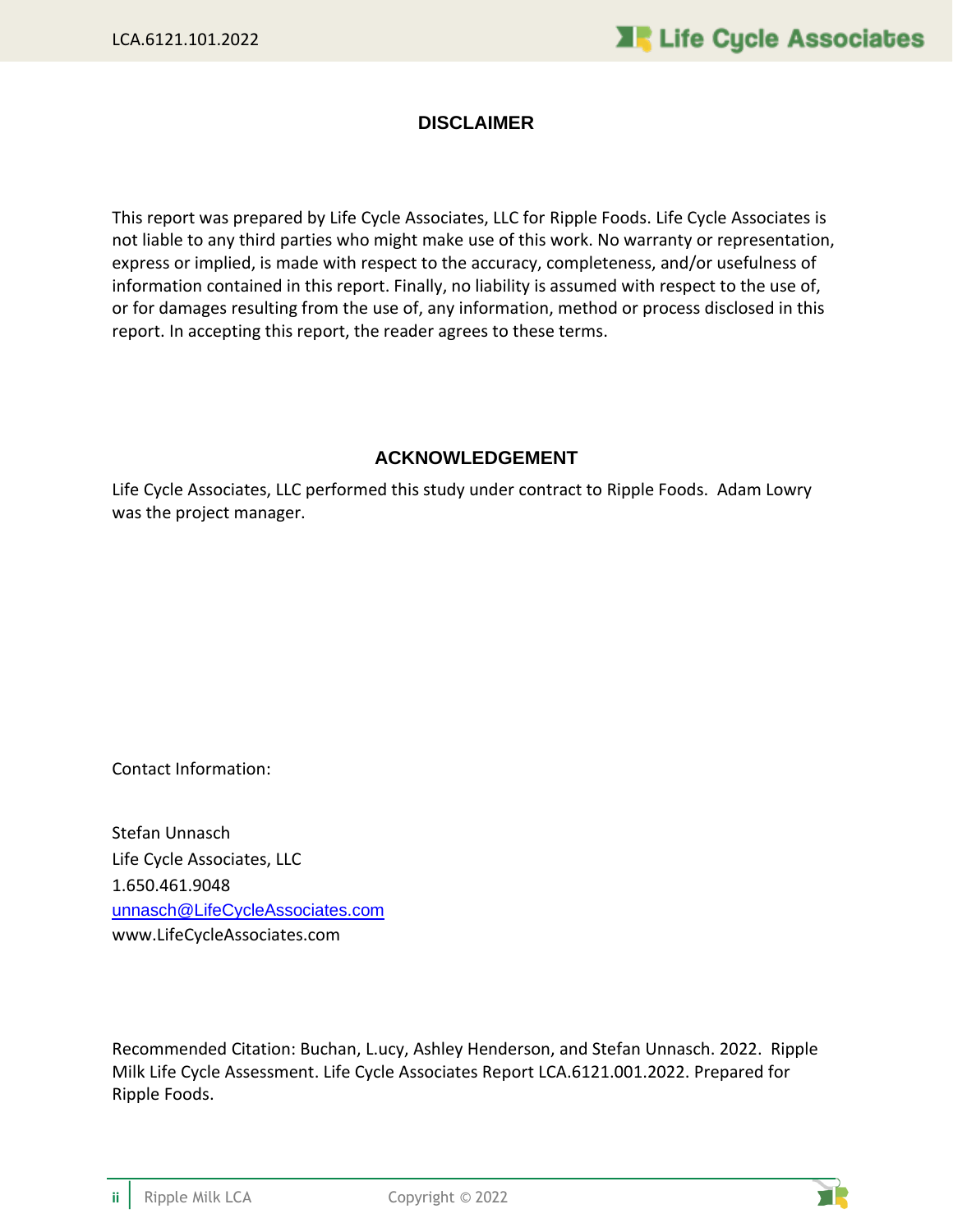# **CONTENTS**

| $\mathbf{1}$ . |  |  |  |  |  |
|----------------|--|--|--|--|--|
| 2.             |  |  |  |  |  |
| 2.1            |  |  |  |  |  |
| 2.2            |  |  |  |  |  |
| 2.3            |  |  |  |  |  |
| 2.4            |  |  |  |  |  |
| 2.5            |  |  |  |  |  |
| 3.             |  |  |  |  |  |
| 3.1            |  |  |  |  |  |
| 3.2            |  |  |  |  |  |
| 3.3            |  |  |  |  |  |
| 3.4            |  |  |  |  |  |
| 4.             |  |  |  |  |  |
| 4.1            |  |  |  |  |  |
| 4.2            |  |  |  |  |  |
| 5.             |  |  |  |  |  |
| 6.             |  |  |  |  |  |
| 7.             |  |  |  |  |  |
| 8.             |  |  |  |  |  |

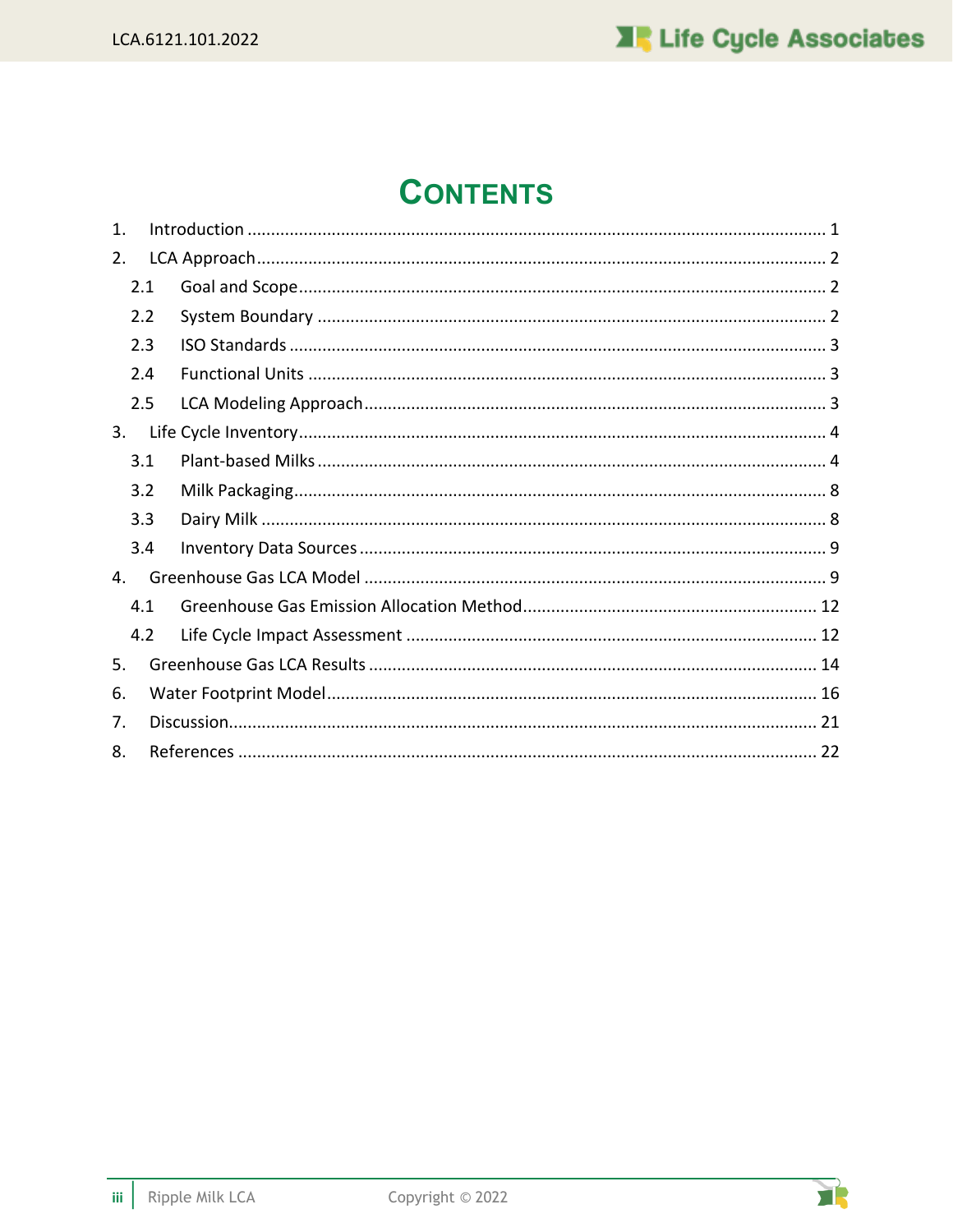# **TABLES**

| Table 1. Life Cycle Inventory Data Sourcing for Plant-Based and Dairy Milks 9 |  |
|-------------------------------------------------------------------------------|--|
| Table 2. Example LCI Data for Natural Gas Combusted as a Stationary Fuel 10   |  |
|                                                                               |  |
|                                                                               |  |
|                                                                               |  |
|                                                                               |  |
|                                                                               |  |
|                                                                               |  |

# **FIGURES**

| Figure 3. International Organization for Standardization 14040 Standard for Life cycle analysis3 |
|--------------------------------------------------------------------------------------------------|
|                                                                                                  |
|                                                                                                  |
|                                                                                                  |
|                                                                                                  |
| Figure 8. Life Cycle GHG Emissions of Finished Milks on a Volume Basis  15                       |
| Figure 9. Life Cycle GHGs Emissions of Finished Milks on a Protein Basis  15                     |
|                                                                                                  |
|                                                                                                  |
|                                                                                                  |

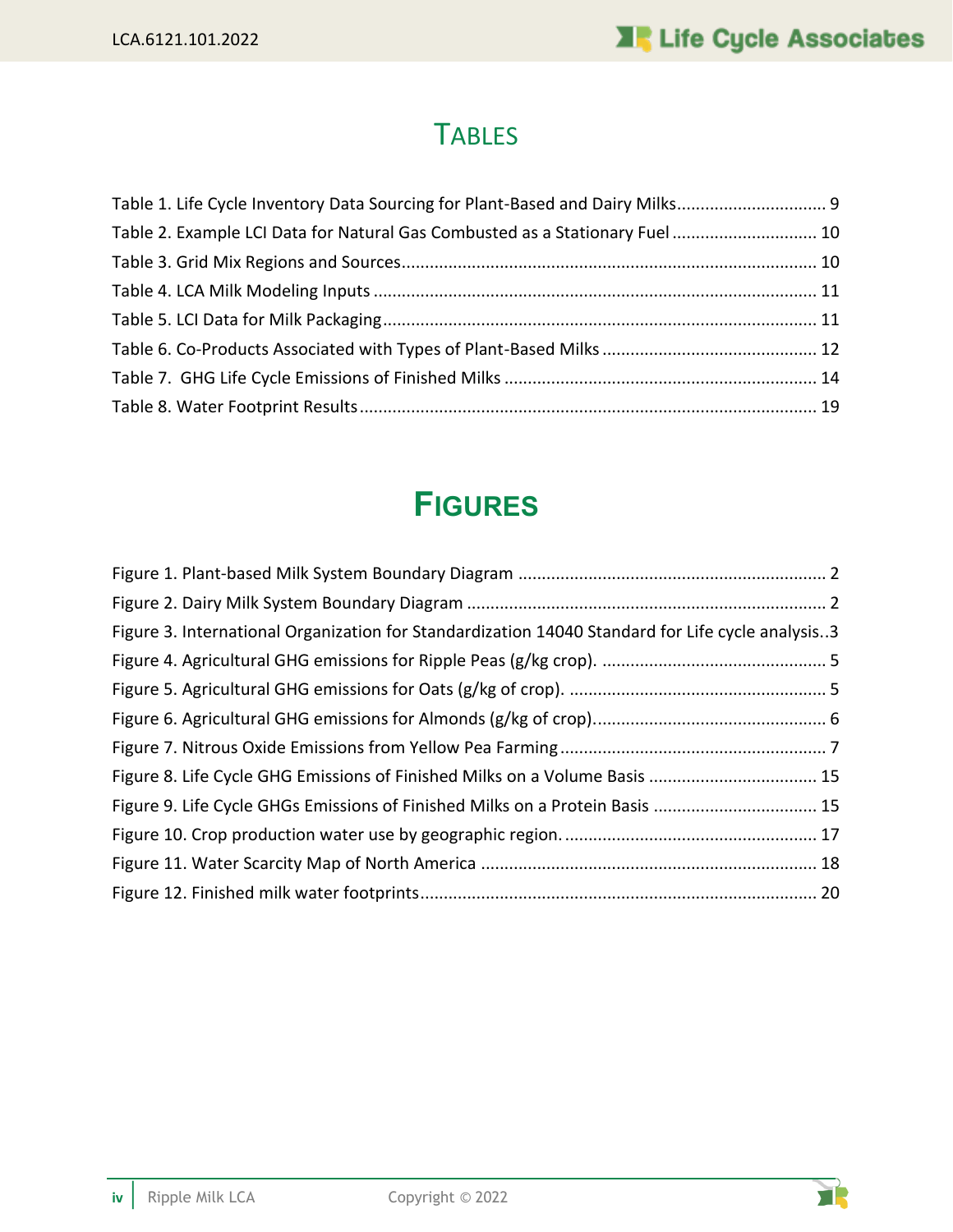# **TERMS AND ABBREVIATIONS**

| <b>Btu</b>        | <b>British Thermal Unit</b>                                           |
|-------------------|-----------------------------------------------------------------------|
| CA                | California                                                            |
| <b>CARB</b>       | California Air Resources Board                                        |
| CI                | Carbon Intensity                                                      |
| CO <sub>2</sub> e | Carbon Dioxide-Equivalent                                             |
| <b>GHG</b>        | Greenhouse Gas                                                        |
| <b>GREET</b>      | Greenhouse Gases Regulated Emissions and Energy Use in Transportation |
| <b>HHV</b>        | <b>Higher Heating Value</b>                                           |
| kWh               | kilo-Watt Hour                                                        |
| <b>LCA</b>        | Life cycle analysis                                                   |
| LCI               | Life Cycle Inventory                                                  |
| LHV               | Lower Heating Value                                                   |
| MJ                | Megajoule $(= 947.83 \text{ Btu})$                                    |
| mmBtu             | <b>Million British Thermal Units</b>                                  |
| MW                | Mega-Watt                                                             |
| MWh               | Megawatt-Hour                                                         |

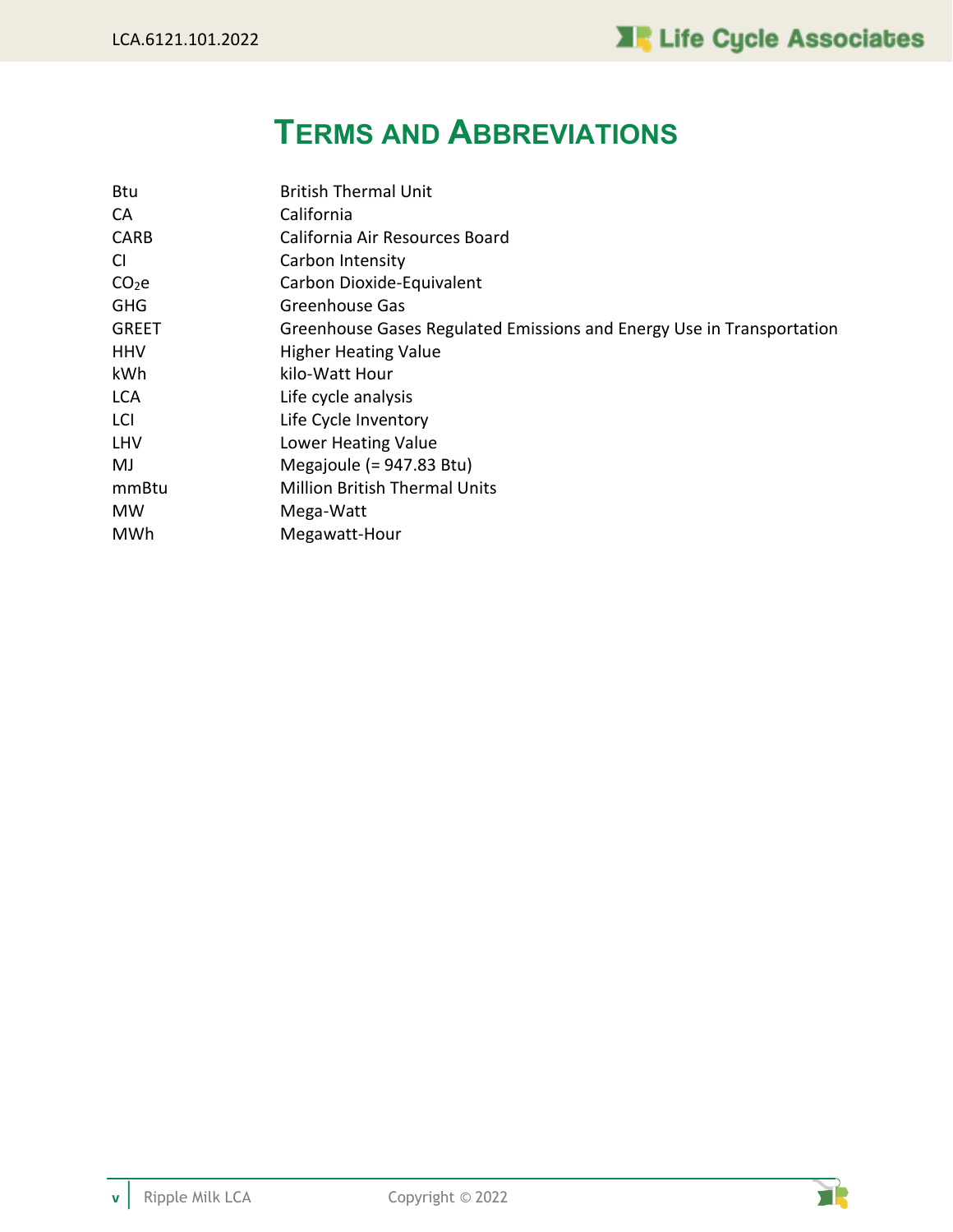## <span id="page-5-0"></span>**1. Introduction**

Ripple Foods, Inc. produces a plant-based dairy-alternative milk made from yellow peas that is highly nutritious and sustainably produced. As Ripple milk provides the highest protein-content of available plant-based milks, which is comparable to the protein content of dairy milk, the nutritious value of Ripple Milk is easy to understand. Less obvious may be the reasons that Ripple Milk is a highly sustainable product.

First, yellow peas are legumes, and like all legumes, they are nitrogen-fixing. This means that they extract nitrogen from the air and replenish the nitrogen content of the soils where they are planted. Therefore, they require minimal nitrogen fertilizer, which is energy-intensive to produce commercially. Yellow peas can also be planted as a cover crop in grain and oilseed planting rotations to reduce fertilizer requirements for those crops. Planting yellow peas as a cover crop provides the additional advantage of avoiding the need to till the soil, which otherwise would result in release of greenhouse gases to the atmosphere.

Second, yellow peas are a water-efficient crop, requiring minimal, if any irrigation beyond natural rainfall in order to grow. They are capable of achieving 30-bushel per acre yields on only 10 inches of rainfall. (Parker, 2014).

Third, Ripple bottles are made from 100% post-consumer recycled PET (polyethylene terephthalate) plastic which results in lower greenhouse gas emissions than using virgin plastic material. PET is the most recyclable and recycled plastic material, and therefore, a highly sustainable choice for packaging material. Other packaging alternatives, including the popular multi-layer cartons (e.g., TetraPaks<sup>1</sup>). While technically recyclable, such cartons are associated with low recycling rates due to a shortage of facilities capable of handling the processing required to disassociate the polyaluminum layers from the cardboard (Path Water, 2019).

In order to scientifically assess the relative environmental impacts of Ripple milk and other substitute products, Ripple embarked on a life cycle assessment study to quantify the greenhouse gas emissions and water requirements of production of Ripple milk as compared to that for dairy milk, and several plant-based milks including those produced from almonds, soybeans, coconut, and oats.



 $1$  Tetra Pak is one of several brands that market beverages in asceptic cartons created by annealing cardboard, aluminum and polyethylene layers. Commonly asceptic multilayer cartons are referred to by this brand name.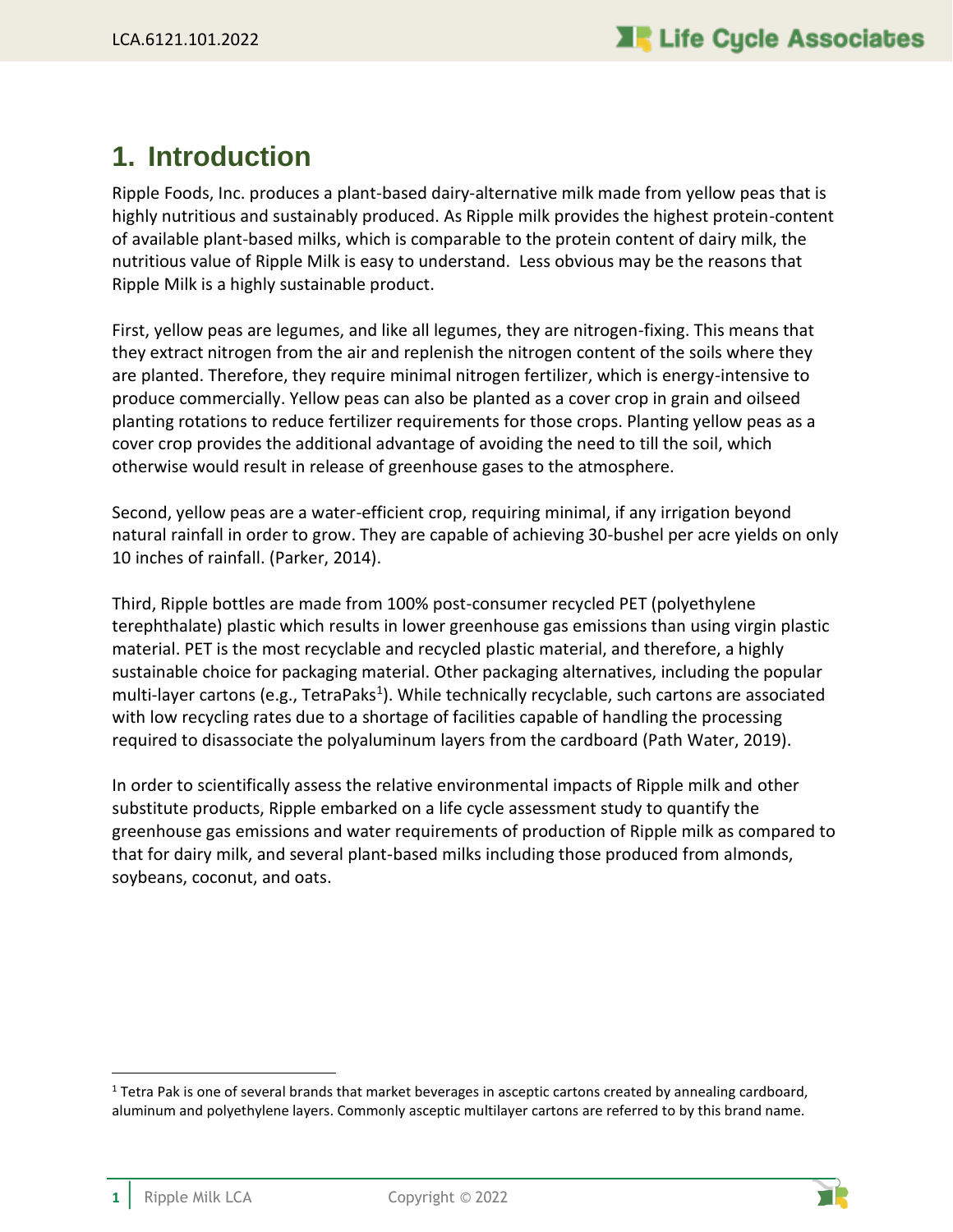## <span id="page-6-0"></span>**2. LCA Approach**

### <span id="page-6-1"></span>**2.1 Goal and Scope**

The goals of this Study are to examine the greatest contributing factors to Ripple milk's greenhouse gas (GHG) emissions (carbon footprint) and water use (water footprint) throughout its life cycle, and compare them to those for dairy and several popular plant-based milks available in the US market (oat, almond and coconut). The scope of this Study covers from the farming to retail steps of dairy and plant-based milk production. The carbon footprint also includes the packaging production and disposal step of the life cycle.

### <span id="page-6-2"></span>**2.2 System Boundary**

The system boundary defines the scope of activities and emissions associated with a life cycle analysis. General classes of inputs and outputs are identified for key processing steps. The system boundary for the substitute products is the same to ensure that the analysis is performed on a consistent basis. Transport emissions of finished products are excluded from this Study because they are the same in all cases, and therefore cancel out. The system boundary diagram in [Figure 1](#page-6-3) shows the life cycle steps that are included in the Ripple and other plant-based milk life cycle assessments. The life cycle steps for dairy milk are slightly different, as shown in [Figure 2.](#page-6-4)



<span id="page-6-3"></span>**Figure 1.** Plant-based Milk System Boundary Diagram



<span id="page-6-4"></span>**Figure 2.** Dairy Milk System Boundary Diagram

Each of the pathways examined here generates a number of co-products. For example, pea meal, oat fiber, and almond husks are used for animal feed, almond orchard prunings and

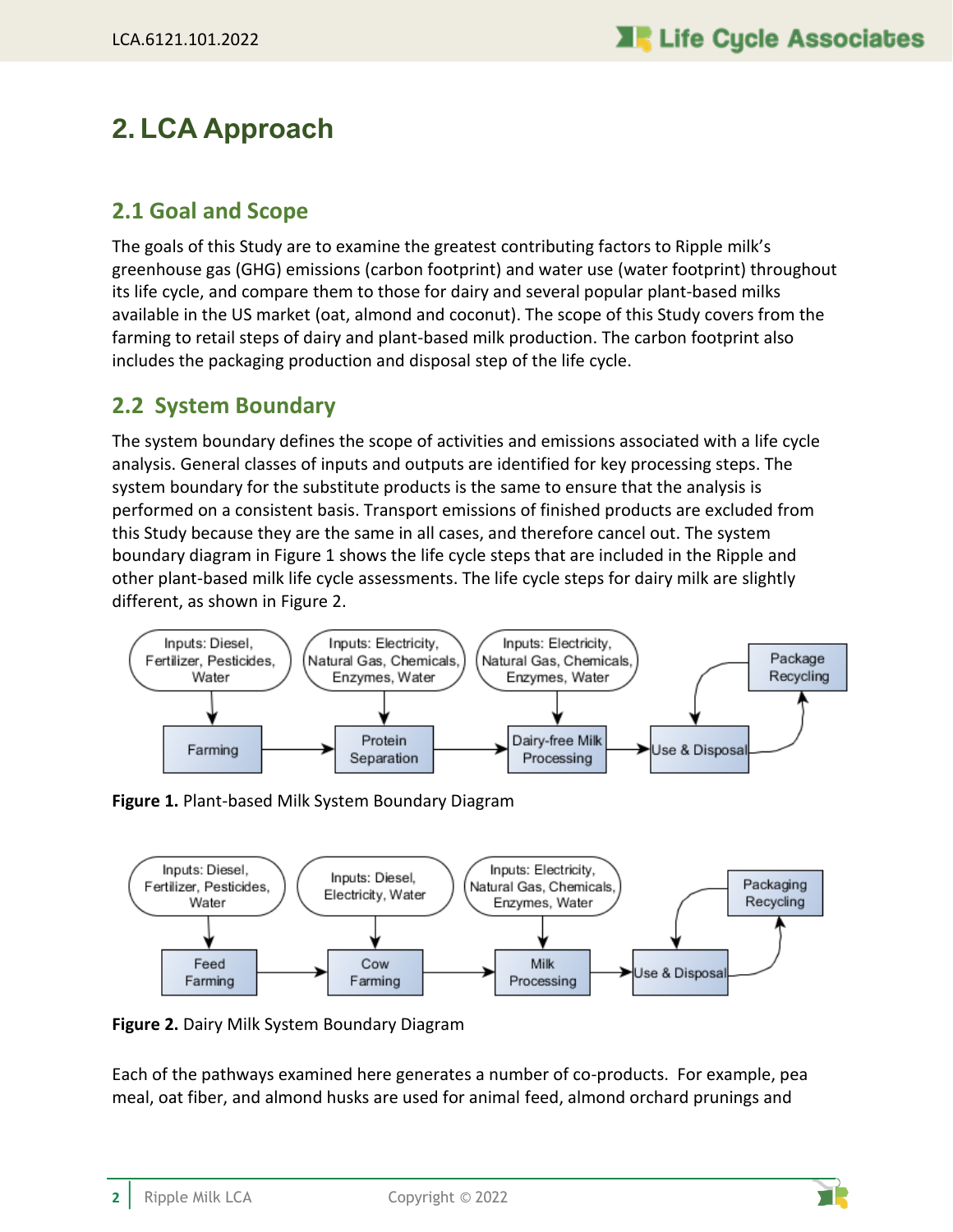coconut husks can fuel electricity generation, and dairy milk production results in beef and tallow. The primary product is the protein-laden legume or milk, and the co-products have less value. A co-product credit for the feed products is applied based on economic allocation.

### <span id="page-7-0"></span>**2.3 ISO Standards**

This study followed life cycle analysis standards (14040) [\(Figure 3\)](#page-7-3) established by the International Organization for Standardization (ISO). All steps were followed with the exception of engaging third party review and stakeholder input.



<span id="page-7-3"></span>**Figure 3.** International Organization for Standardization 14040 Standard for Life cycle analysis. Source: ISO, 2006.

### <span id="page-7-1"></span>**2.4 Functional Units**

Two functional units were included in this analysis: GHG emission results are shown on a per liter of milk basis, and per the amount of protein in one liter of milk. Each type of milk contains a different amount of protein. Therefore, for the protein functional unit, the life cycle emissions for a liter of milk are divided by the protein content in the milk. This means for the protein-basis FU, the GHG emissions and water use are compared between the milks based on the amount of protein that is contained in a liter of milk. Reporting results based on the protein in a liter of milk takes into account the packaging required to deliver the protein contained in the functional unit. The results would be different for different sizes of milk containers since the amount of packaging required to contain different volumes does not scale linearly.

### <span id="page-7-2"></span>**2.5 LCA Modeling Approach**

Life cycle assessment (LCA) is a methodology for studying the potential environmental impacts incurred throughout the entire life of a product system. This LCA examines potential emissions

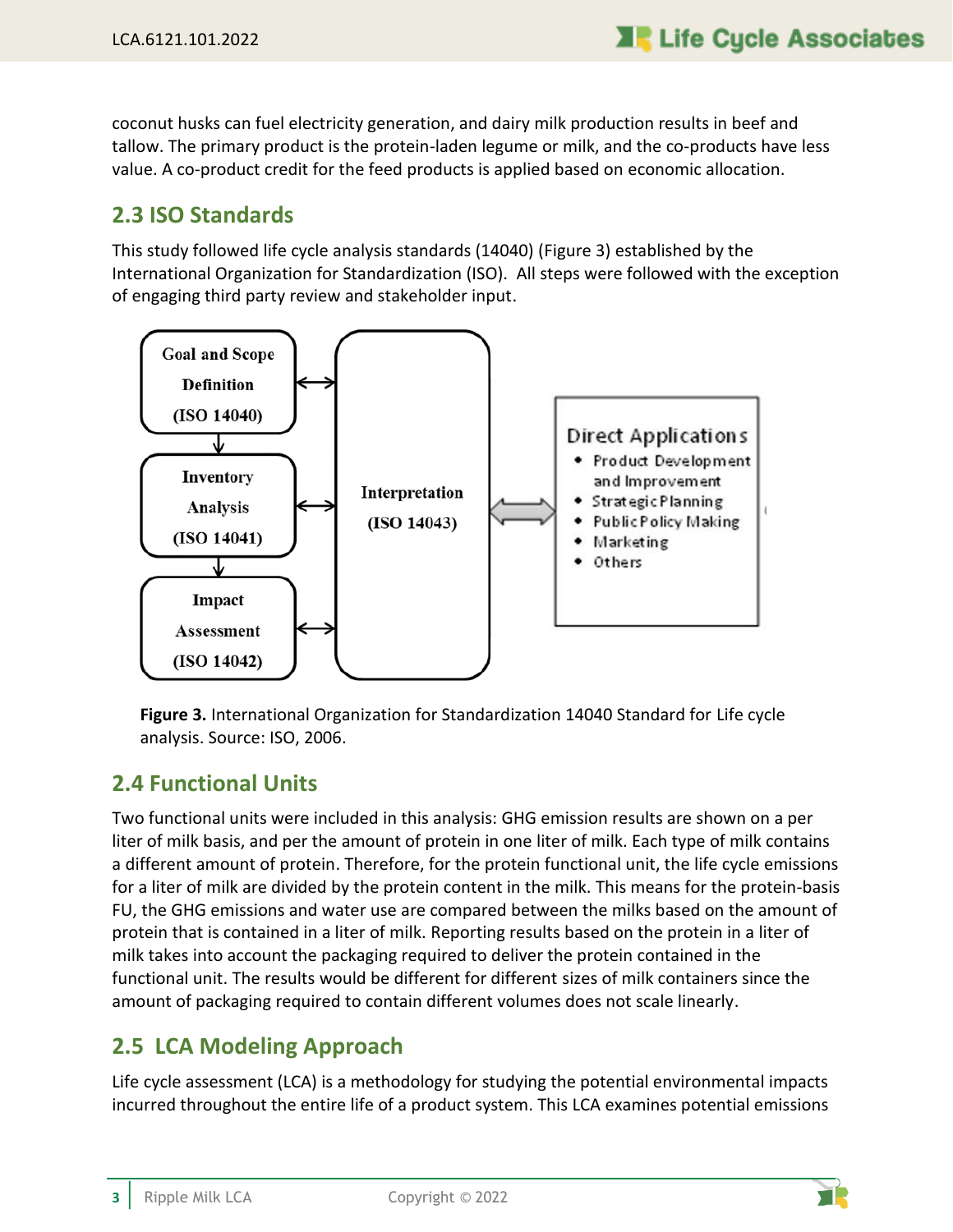from the production, use, and disposal of milk products, in terms of GHG emissions and fresh water consumption.

Every product has its own life cycle, comprised of multiple different steps. The life cycle of Ripple milk includes the farming of yellow peas, yellow pea protein isolate production, Ripple milk production, retail, and production and disposal of its 100% recyclable PET beverage container. It also includes the production of all upstream inputs, such as fertilizer, electricity, and natural gas, and transport of intermediate and finished products. Emission factors for modeling process GHG impacts were taken from the GREET 1 2020 model.<sup>2</sup> Retail and transport to retail are excluded from this analysis since they are assumed to be identical for all products.

The life cycles of other plant-based milks are similar to Ripple's. Several varieties of Ripple milk are produced. Ripple Original milk is assessed in this Study. The analysis of dairy milk GHG emissions relies on prior studies, but includes comparable steps.

## <span id="page-8-0"></span>**3. Life Cycle Inventory**

### <span id="page-8-1"></span>**3.1 Plant-based Milks**

Data were collected from a range of publicly available sources to reflect the farming inputs of fertilizer, pesticides, and energy for yellow peas, almonds, coconuts, and oats. Fertilizer and pesticide data were not available for yellow peas; so, average farming inputs for lentil farming (USDA, 2016) were adjusted based on grower reports from the pea farmers that supply Ripple Foods (McKay et al., 2003). Almond farming inputs were taken from a life cycle assessment of almond farming in California that accounted for the 26-year life cycle of almond trees (Kendall, 2015). Fertilizer needs vary over the life cycle of an almond tree, so the 26-year average fertilizer application was used in this analysis. Oat fertilizer data was taken from USDA<sup>3</sup> (2015). Coconut fertilizer inputs were calculated based on Dumelin (2009). Pesticide, herbicide, and farming energy inputs were taken from the GREET1 2016 model defaults for canola production<sup>4</sup> (ANL, 2016).

The environmental impacts of all farming inputs were modeled in GREET\_1 2016 (ANL, 2016), which incorporates the upstream emissions for all of the agricultural inputs. The contribution of agricultural emissions for yellow peas is shown in [Figure 4.](#page-9-0) For oats and almonds, field emissions were estimated based on 1.3% of the applied nitrogen as unlike peas, these crops do not result in nitrogen fixation emissions [\(Figure 5,](#page-9-1) [Figure 6,](#page-10-0) respectively).



 $<sup>2</sup>$  Argonne National Laboratory, ANL. (2020). "The greenhouse gases, regulated emissions, and energy use in</sup> transportation (GREET) model, Version 1\_2020."

<sup>&</sup>lt;sup>3</sup> An average fertilizer use was calculated for the top five oat-producing states (SD, MN, ND, IA, WI).

<sup>4</sup> Canola farming energy consumption is approximately three times greater than that of soybean production, and is implemented in this study as a conservative value.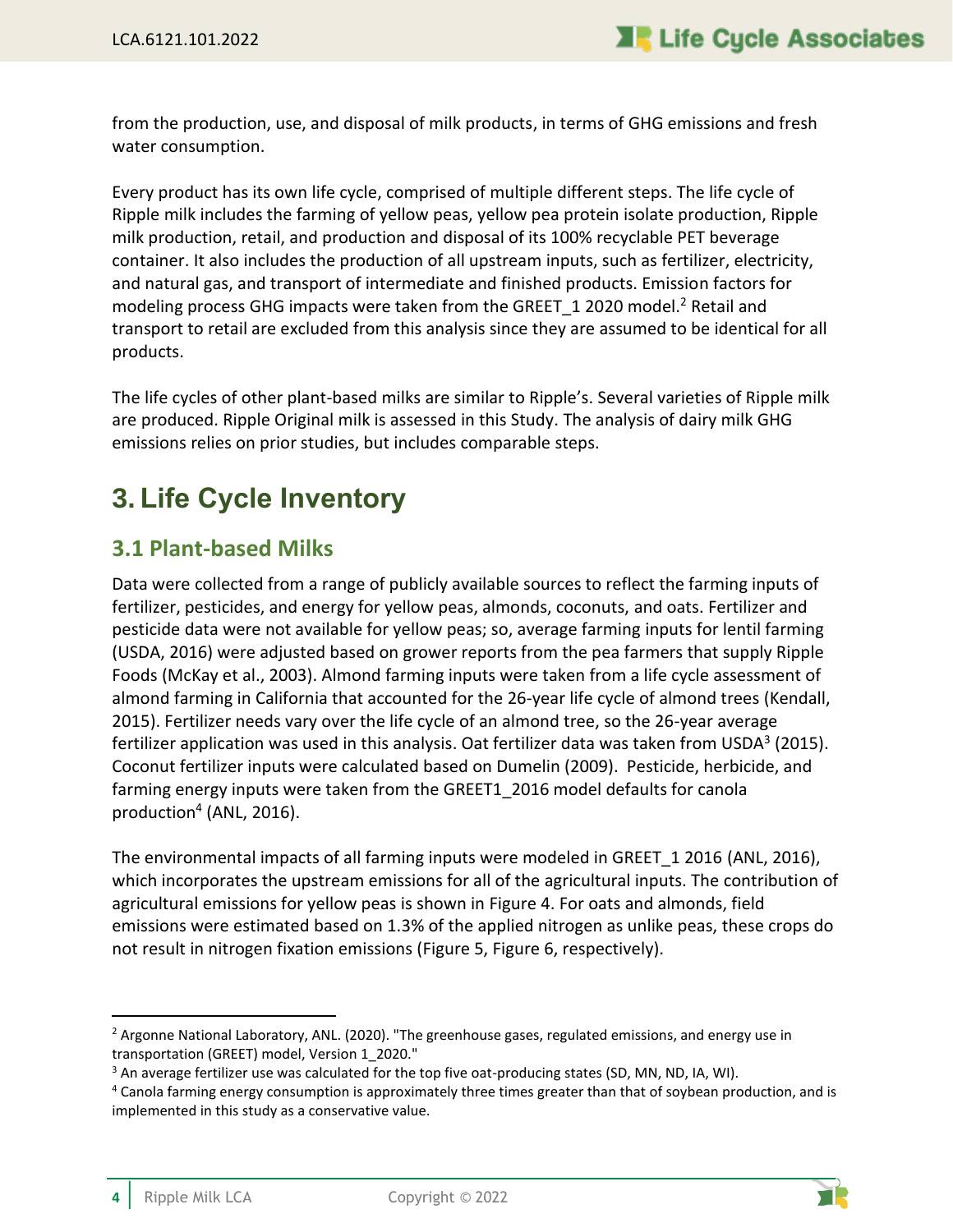

<span id="page-9-0"></span>**Figure 4.** Agricultural GHG emissions for Ripple Peas (g/kg crop).



<span id="page-9-1"></span>**Figure 5.** Agricultural GHG emissions for Oats (g/kg of crop).

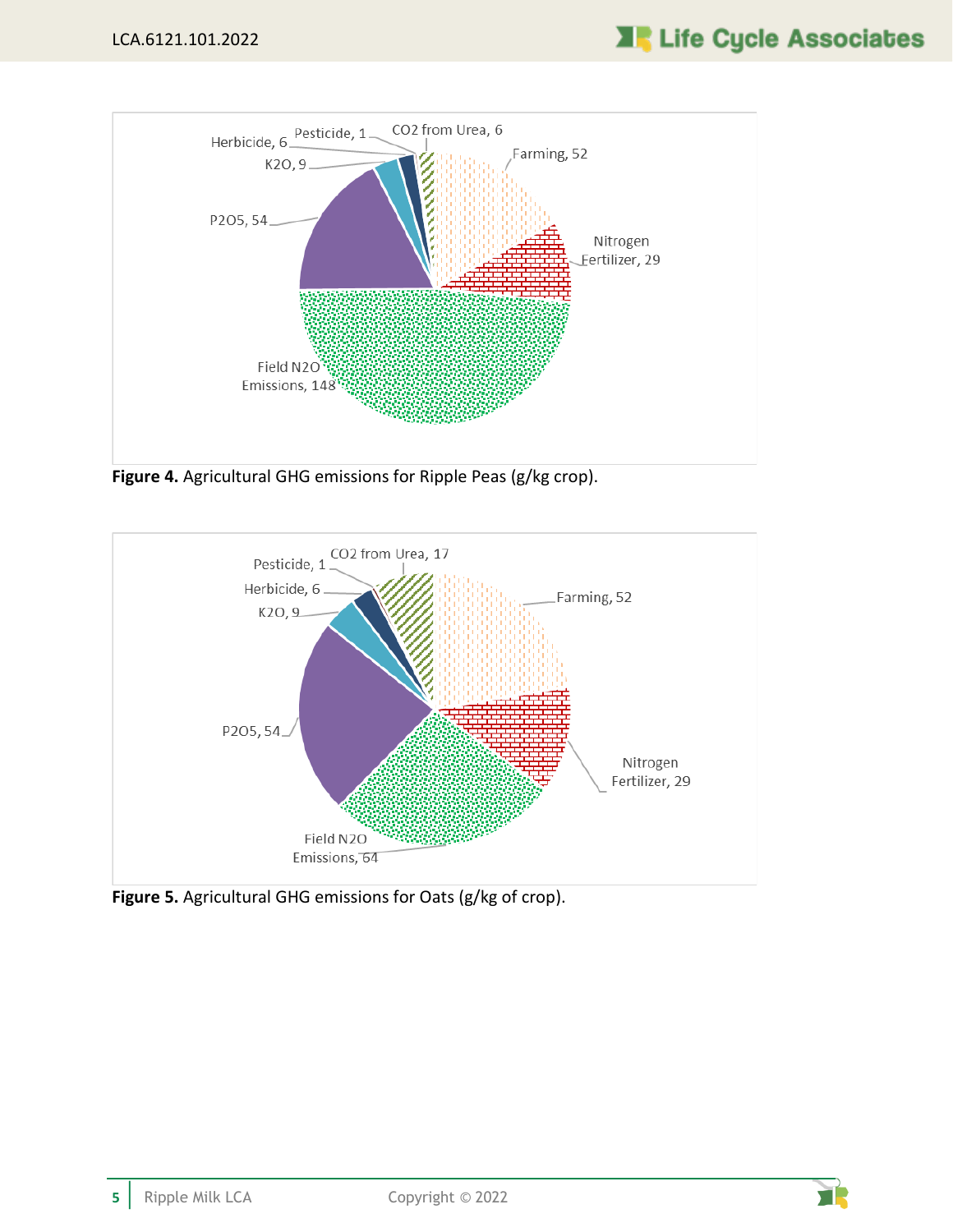

<span id="page-10-0"></span>**Figure 6.** Agricultural GHG emissions for Almonds (g/kg of crop).

For most agricultural crops, one of the largest sources of GHG emissions is  $N_2O$  from applied nitrogen fertilizer. In the case of nitrogen-fixing legumes, N<sub>2</sub>O emissions are also produced from the nitrogen associated with fixation. Thus, several sources of nitrogen contribute to the formation of  $N_2O$ : unconverted fertilizer, nitrogen from fixation in nodules, as well as aboveground crop residue. While legumes result in nitrogen fixation emissions, the amount of N per unit of crop is comparable to other crops like corn and almonds. These  $N_2O$  sources were estimated using the European Commission's Global Nitrous Oxide Calculator, referred to as the GNOC model (European Commission JRC, 2014). Fertilizer inputs and yields used for yellow peas in this study were entered into the GNOC model along with the growing region, and the model determined the  $N_2O$  emissions from every potential emission source, as shown in Figure [7.](#page-11-0)

Farming emissions are multiplied by the amount of feedstock in the finished milk to calculate the carbon intensity of farming on a volumetric basis. The kg of feedstock per liter of milk are determined based on the protein content of the feedstock and the protein content of the finished milk product. A loss rate of 27% is assumed for all plant-based milks based on Ripple's proprietary processing data, meaning that 1.38 kg of farmed plant matter feedstock will become 1 kg of plant matter in each of the finished milk products.

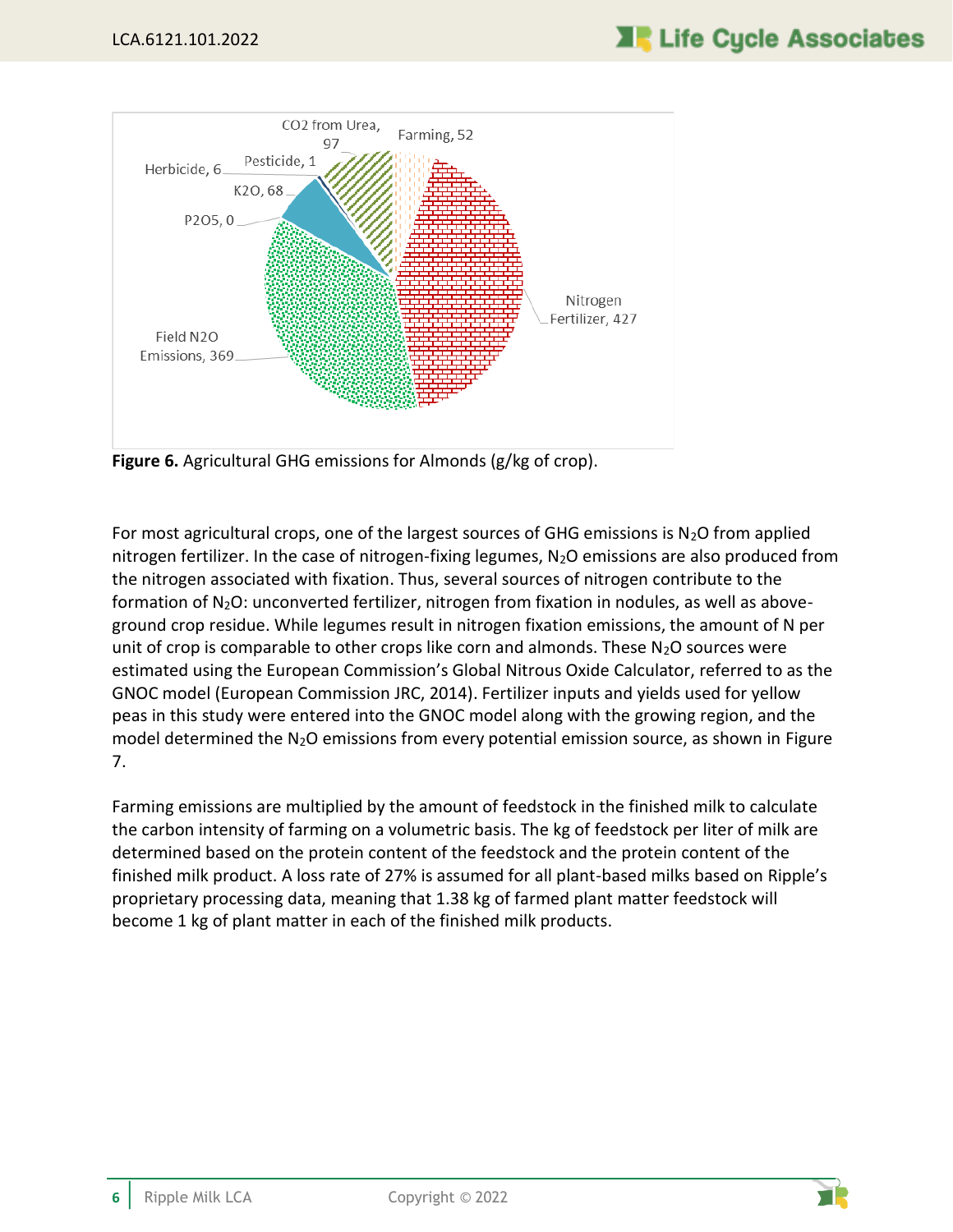| <b>Result: Total N<sub>2</sub>O Emissions</b>                                                                                                |                                                                                                   |    |  |  |  |  |
|----------------------------------------------------------------------------------------------------------------------------------------------|---------------------------------------------------------------------------------------------------|----|--|--|--|--|
| Location ID                                                                                                                                  | 948 - 510                                                                                         |    |  |  |  |  |
| Country name                                                                                                                                 | <b>UNITED STATES</b><br>o                                                                         |    |  |  |  |  |
| Total soil $N_2$ O emmissions [kg $N_2$ O-N ha <sup>-1</sup> ]                                                                               | 0.8947<br>A                                                                                       |    |  |  |  |  |
| Total soil N <sub>2</sub> O emmissions [g CO <sub>2</sub> eq MJ <sup>-1</sup> <sub>crop</sub> ] $ 13.7750 $                                  | a                                                                                                 |    |  |  |  |  |
|                                                                                                                                              | Result details - values are given in [kg $N_2O-N$ ha <sup>-1</sup> ] unless specified differently |    |  |  |  |  |
|                                                                                                                                              | Direct $N_2O$ emissions from fertilizer application $N_2O_{\text{(dir,F)}}$<br>0.0426<br>0        |    |  |  |  |  |
| Direct N <sub>2</sub> O emissions from drained/managed organic soils N <sub>2</sub> O <sub>OS</sub><br>0.0000<br>€                           |                                                                                                   |    |  |  |  |  |
| Indirect N <sub>2</sub> O emissions produced from leaching and runoff from fertilizer application N <sub>2</sub> O <sub>(L,F)</sub> 0.0000   |                                                                                                   | 0  |  |  |  |  |
| Indirect N <sub>2</sub> O emissions produced from atmospheric deposition of N volatilised N <sub>2</sub> O <sub>(ATD)</sub><br>0.0056        |                                                                                                   |    |  |  |  |  |
| Above-ground residue dry matter $AG_{DM}$ [kg d.m. ha <sup>-1</sup> ]<br>2579.8320<br>0                                                      |                                                                                                   |    |  |  |  |  |
| Annual amount of N in crop residues $F_{CR}$ [kg N ha <sup>-1</sup> ]<br>84.6472<br>Ô                                                        |                                                                                                   |    |  |  |  |  |
| N input from sugarcane vignasse and filtercake $F_{VF}$ [kg N ha <sup>-1</sup> ]                                                             | 0.0000                                                                                            | o  |  |  |  |  |
| Direct N <sub>2</sub> O emissions from N in crop residues N <sub>2</sub> O(dir,CR)                                                           | 0.8465                                                                                            | 61 |  |  |  |  |
| Indirect N <sub>2</sub> O emissions produced from leaching and runoff from N in crop residues N <sub>2</sub> O <sub>(L,CR)</sub> 0.0000<br>O |                                                                                                   |    |  |  |  |  |

<span id="page-11-0"></span>**Figure 7.** Nitrous Oxide Emissions from Yellow Pea Farming

For all plant-based milk products, processing emissions result from the use of electricity and natural gas in the processing facilities. Power consumption for pea protein isolate production, as well as power and gas consumption for Ripple milk production, was taken directly from facility operating data. Processing data for almonds was based on Winans et al. (2020), and for coconut, was assumed to be the same as for almonds since source data were unavailable. For oats, energy and water use rates were based on (Swedish Institute for Food and Biotechnology, 2013). To compare GHG emissions associated with US-based oat milk production, the energy consumption from the Swedish Institute for Food and Biotechnology (2013) was modeled for a generic production plant. The resulting greenhouse gas emissions from electricity and natural gas usage for oats and almond milks were modeled based on the US average grid mix reported in GREET1\_2020 (ANL, 2020). The coconut milk LCA (Franklin, 2012) reported total emissions associated with processing and not the source data, therefore, these emissions were divided equally and assigned to inputs for electricity and natural gas. Since 80% of Ripple milk is produced in Toronto, Canada, this proportion of energy consumption was modeled based on the grid mix for the Province of Ontario, and the remaining 20% of electricity consumption was modeled based on the same US Average Mix, as used for oats and almond milks.

Water movement and pumping contribute to the energy cost of water transport in California, where much of the population lives in cities that are distant from fresh water sources, especially in the Southern half of the state. Many agricultural regions in the state have limited natural water resources, where agriculture is made possible by a vast network of canals that transport water from the Colorado River, San Joaquin River, and the Sierra mountains. California produces 83% of the world almonds, and the majority of these are grown in the San

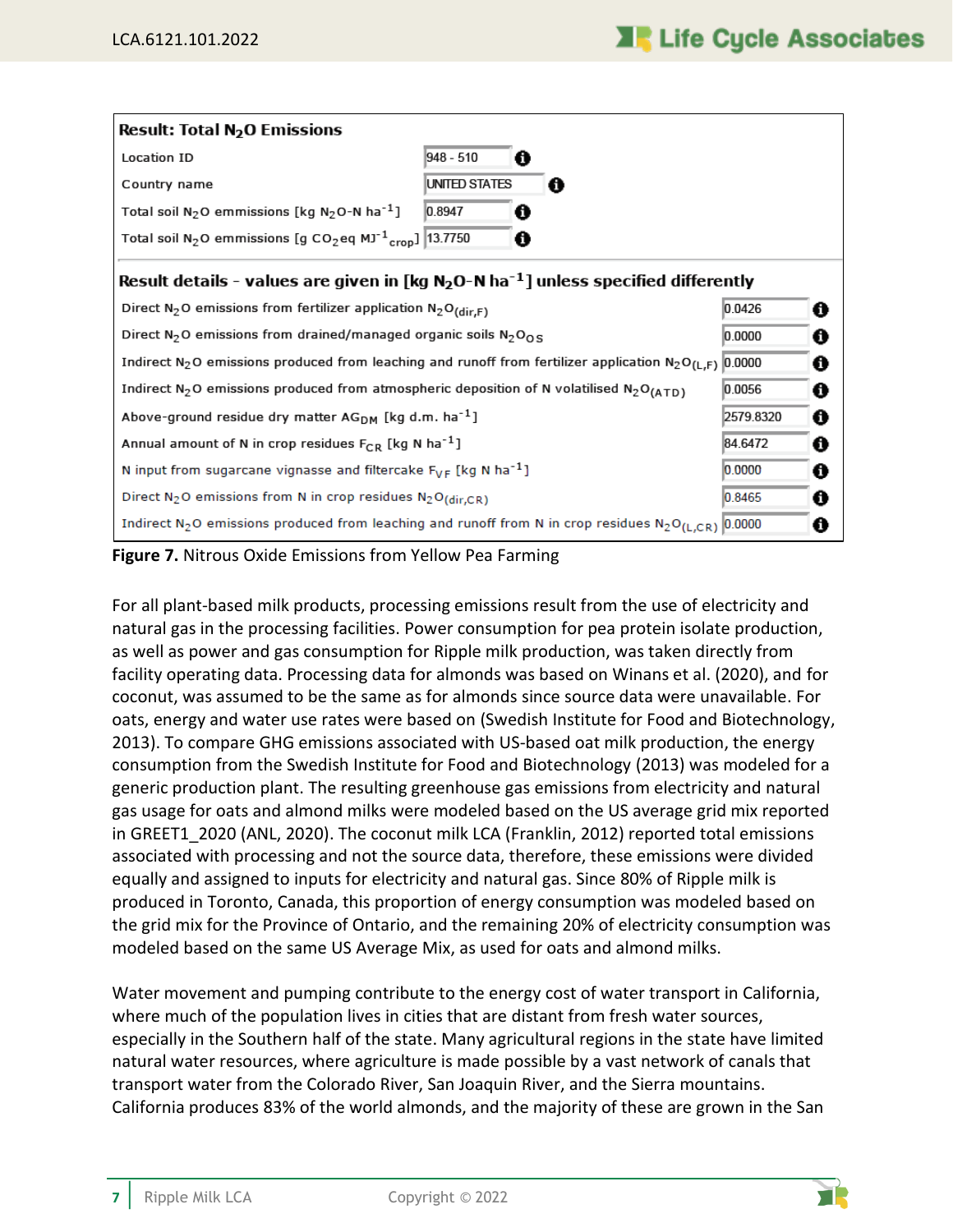Joaquin Valley region (Geisseler, 2014). The energy required to deliver water to agricultural production areas was reported in a California Energy Commission report on California's Water-Energy Relationship (Klein, 2005). On average, the delivery of water to a farm, excluding irrigation pumping energy, which is already included in GREET's estimates for farming GHG emissions, amounts to 0.0003 kWh/gallon. This number was multiplied by the amount of surface and rain water (i.e., green and blue water, as defined in section 7 on water footprinting) required for almond growing in California to determine the added energy for water transport in California.

#### <span id="page-12-0"></span>**3.2 Milk Packaging**

Ripple milk is exclusively packaged in a polyethylene terephthalate (PET) bottle made from 100% post-consumer recycled material (rPET). The other plant-based milks included for purpose of comparison in this Study are packaged in a variety of materials, including PET, gable cartons, and multi-layered cartons<sup>5</sup>, the latter being comprised of several layers of material including paper board, aluminum and polyethylene. Dairy milk is commonly packaged in high density polyethylene (HDPE) (Thoma et al., 2013), which is used to represent dairy milk packaging in this Study. For the sake of consistent comparison, all other plant-based milks were assumed to be packaged using PET. The GHG emissions associated with other packaging materials are also reported in this Study for reference.

PET is the most recycled plastic material in the U.S. and globally (29%: EPA, 2021). Multi-layer cartons are more challenging to recycle, due to the combined polyaluminum materials that are difficult to separate and extract. Although technically feasible to recycle multilayer cartons, few facilities have the capability to do so. For example, Eunomia (2020) reported recycling rates for multilayer cartons from 21.4% to 47.8% for 4 European countries where recycling facilities were available. While several obstacles to circularity exist for recycling of multilayer cartons (Eunomia, 2020), recycling of PET, largely derived from plastic water bottles, supports greater circularity. The emissions associated with both of these packaging types are comparable, however, the availability of facilities capable of recycling PET, and relatively strong recycling rates provide added benefits to use of PET. Additionally, it is feasible to construct bottles from 100% rPET, as done for Ripple's packaging, whereas, the combined aluminum-polyethylene layer in maximum multi-layer cartons presents a recycling challenge. Ripple's use of rPET as milk packaging material, therefore provides the combined advantage of low GHG emissions, high recyclability, and high realized recycling rates.

### <span id="page-12-1"></span>**3.3 Dairy Milk**

The life cycle of dairy milk involves the production of corn and other feed for cows, manure management and enteric emissions, and the allocation of emissions between milk and meat production. An in-depth analysis of dairy farming was outside the scope of this study. Instead, the carbon intensity of dairy milk was referenced from two 2013 studies that examined the



<sup>5</sup> While several brands exist, Tetra Paks are the most prevalent brand, and multi-layer boxes are therefore commonly referred to as "Tetra Paks".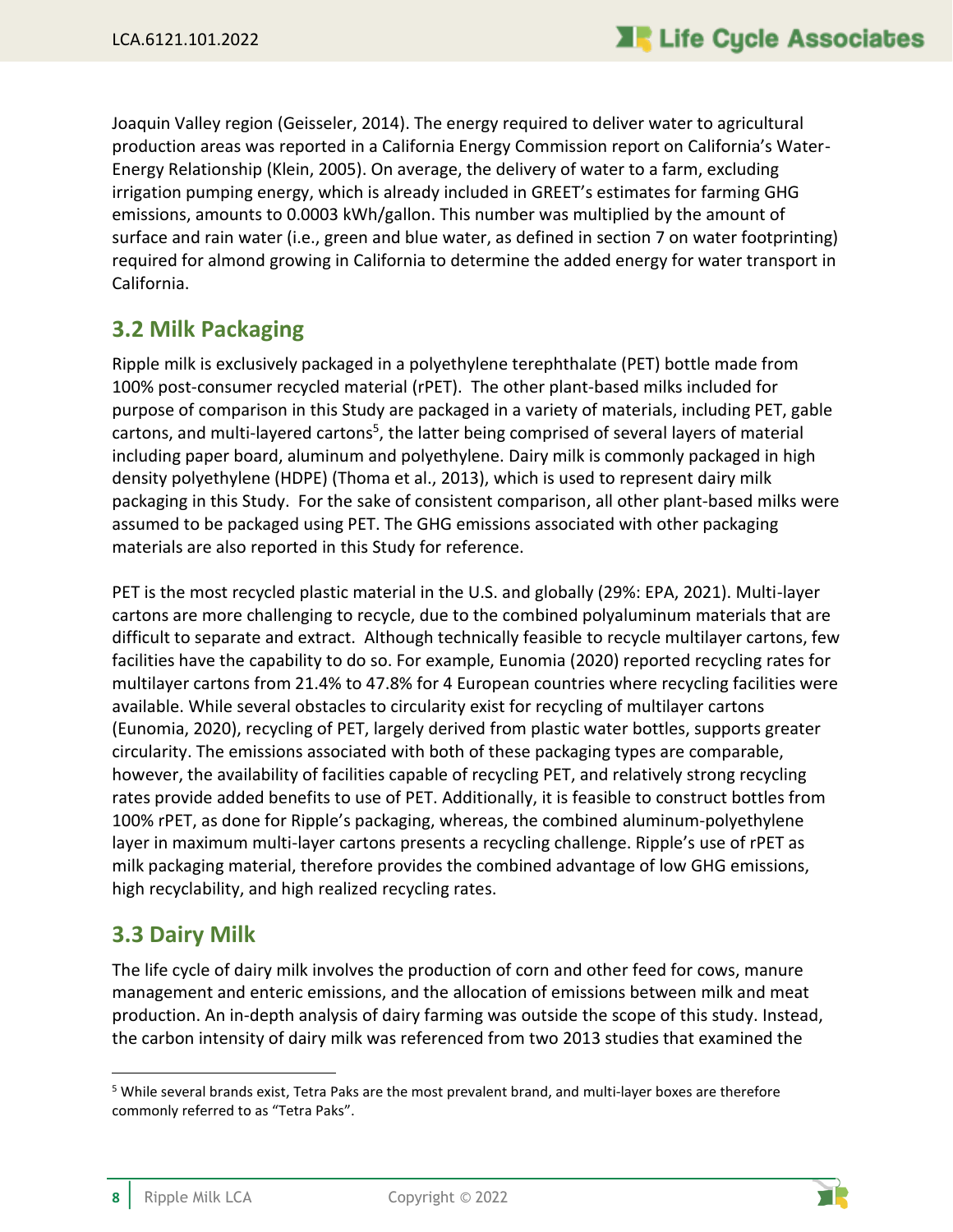cradle to farm gate and the farm gate to end-of-life emissions of American-produced dairy milk (Thoma, 2013a, 2013b). These studies used a biophysical approach to allocation as described in their 2012 publication (Thoma et al., 2012). Emissions from transport to retail and refrigeration were not represented in the Ripple analysis and other plant-based milk LCA comparisons in order to be consistent with the assumptions and scope for these LCAs.

Dairy milk packaging is modeled as a high-density polyethylene (HDPE) container with 29% recycled content (Thoma et al., 2013a). The greenhouse gas emissions for dairy packaging are also taken from the Thoma et. al (2013a) life cycle assessment of dairy production.

#### <span id="page-13-0"></span>**3.4 Inventory Data Sources**

The sources of data for the life cycle inputs for each product were selected to be recent and geographically relevant. A range of published literature and national data sources were used in this LCA. [Table 1](#page-13-2) lists the source of data for each aspect of the life cycle assessment model described above.

| Life Cycle   | Ripple, Pea     | <b>Almond</b>  | Oat          | Coconut     | <b>Dairy</b>       |
|--------------|-----------------|----------------|--------------|-------------|--------------------|
| <b>Stage</b> |                 |                |              |             |                    |
| Feedstock    | USDA, 2016;     | Kendall, 2015; | USDA, 2015;  | Dumelin,    | Thoma,             |
| production   | <b>GREET</b>    | Winans et al., | <b>GREET</b> | 2009        | 2013b <sup>1</sup> |
|              |                 | 2020           |              |             |                    |
| Protein      | Lie-Piang,      | N/A            | N/A          | N/A         | N/A                |
| isolate      | 2021            |                |              |             |                    |
| Production   |                 |                |              |             |                    |
| Milk         | Ripple Data;    | Winans et al., | Swedish      | Franklin    | Thoma,             |
| production   | Biograce I v 4d | 2020; Biograce | Institute    | Associates, | 2013a              |
|              |                 | I v 4d         | Food, 2013   | 2012        |                    |
| Packaging &  | Winans et al.,  | Kuczenski &    | Kuczenski &  | Kuczenski & | Thoma,             |
| <b>EOL</b>   | 2020            | Geyer, 2011    | Geyer, 2011  | Geyer, 2011 | 2013a              |
| Water        | Mekonnen,       | Mekonnen,      | Mekonnen,    | Mekonnen,   | Mekonnen,          |
| Consumption  | 2010b           | 2010b          | 2010b        | 2010b       | 2010a              |

<span id="page-13-2"></span>

<span id="page-13-1"></span><sup>1</sup>Farm-to-farm gate

## **4. Greenhouse Gas LCA Model**

Life cycle inventory (LCI) data reflects the emissions associated with farming inputs, process fuels, transport segments, and any process or input relevant to production. Emissions can occur directly, as in the case of fertilizer off-gassing or natural gas combustion, or indirectly, as in the case of inputs to farming such as fertilizer or pesticides, which reflect the emissions required for production.

In this LCA, emissions that were calculated from process inventory data use the emission factors in the GREET\_1 2020 model (ANL, 2020). LCI data in GREET are organized as a column

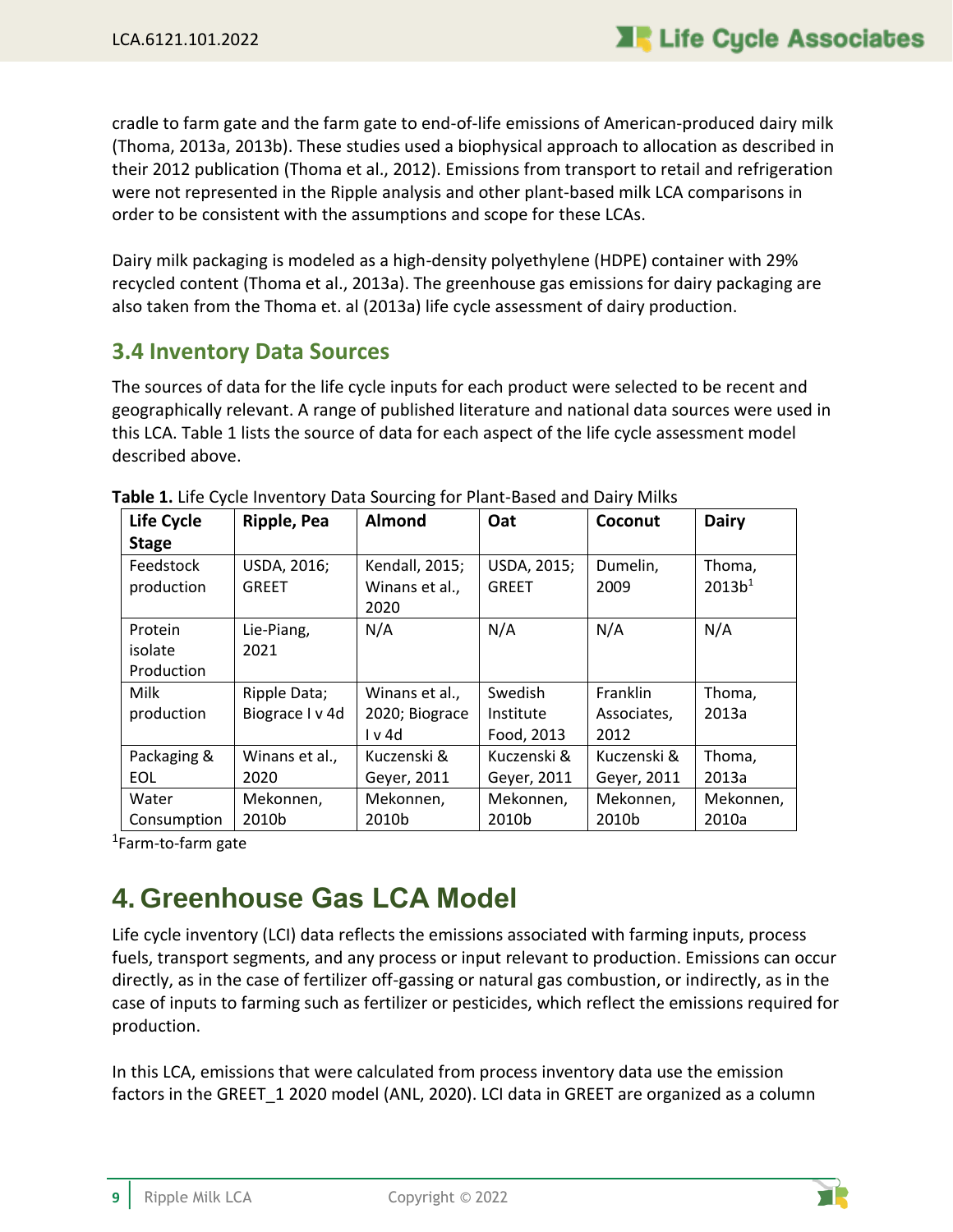(or array) of energy use and emissions values. An LCI array can represent a single process fuel or feedstock, such as natural gas used for fuel production, or it can represent aggregated fuel cycle results, such as ethanol transport and distribution.

For example, the LCI array result for U.S. average natural gas combusted in a stationary reciprocating engine is presented in [Table 2.](#page-14-0) The life cycle data are organized in two arrays in this case, using the methodology of the GREET model, but the results can be presented at any level of disaggregation. The first column accounts for the WTT energy use and emissions associated with natural gas recovery (extraction) and transport, processing to pipeline gas, and pipeline delivery to the point of use. The second column shows natural gas engine emission factors and the third column indicates the total natural gas LCI array[. Table 2](#page-14-0) indicates that most of fuel cycle emissions for natural gas (and all fossil fuels) arise from the fuel combustion (the carbon in fuel) rather than from fuel production. [Table 3](#page-14-1) lists the power sources (ANL, 2020; CARB 2018) used in this Study.

|                         | Recovery,        |                   |                  |  |
|-------------------------|------------------|-------------------|------------------|--|
| <b>Natural Gas Life</b> | Processing,      | <b>Stationary</b> |                  |  |
| <b>Cycle Emission</b>   | & Pipeline       | Fuel              | Total            |  |
| Factors (g/mmBtu)       | <b>Transport</b> | <b>Combustion</b> | <b>Emissions</b> |  |
| <b>VOC</b>              | 10.320           | 2.540             | 12.86            |  |
| CO                      | 31.994           | 22.210            | 54.204           |  |
| NO <sub>x</sub>         | 40.003           | 36.400            | 76.403           |  |
| <b>PM10</b>             | 0.473            | 3.507             | 3.98             |  |
| PM2.5                   | 0.421            | 3.507             | 3.928            |  |
| SO <sub>x</sub>         | 11.551           | 0.269             | 11.82            |  |
| ВC                      | 0.132            | 0.579             | 0.711            |  |
| <b>OC</b>               | 0.151            | 1.501             | 1.652            |  |
| CH <sub>4</sub>         | 219.231          | 1.060             | 220.291          |  |
| N <sub>2</sub> O        | 1.416            | 0.750             | 2.166            |  |
| CO <sub>2</sub>         | 6,066            | 59,367            | 65,433           |  |
| CO <sub>2</sub> C       | 6,149            | 59,410            | 65,559           |  |

<span id="page-14-0"></span>**Table 2.** Example LCI Data for Natural Gas Combusted as a Stationary Fuel (ANL, 2020)

#### <span id="page-14-1"></span>**Table 3.** Grid Mix Regions and Sources

| <b>Milk</b>            | <b>Ripple</b>    | <b>Almond</b>   | <b>Dairy</b>          | Oat    | Coconut  |
|------------------------|------------------|-----------------|-----------------------|--------|----------|
| <b>Water Transport</b> |                  | CA Mix          |                       |        |          |
| Farming                | US Avg           | US Avg          | Embedded <sup>1</sup> | US Avg | Embedded |
| Protein Isolate        | Embedded         | NA <sup>2</sup> | ΝA                    | ΝA     | ΝA       |
|                        | 80% Ontario Mix; |                 |                       |        |          |
| Milk Processing        | 20% US Avg       | US Avg          | US Avg                | US Avg | Embedded |
|                        |                  |                 |                       |        |          |

 $<sup>1</sup>$  Indicates that power emissions were published as a total in the respective LCA source, per Table 1.</sup>

 $2$  NA = not applicable because these milks do not include a protein isolate as an ingredient

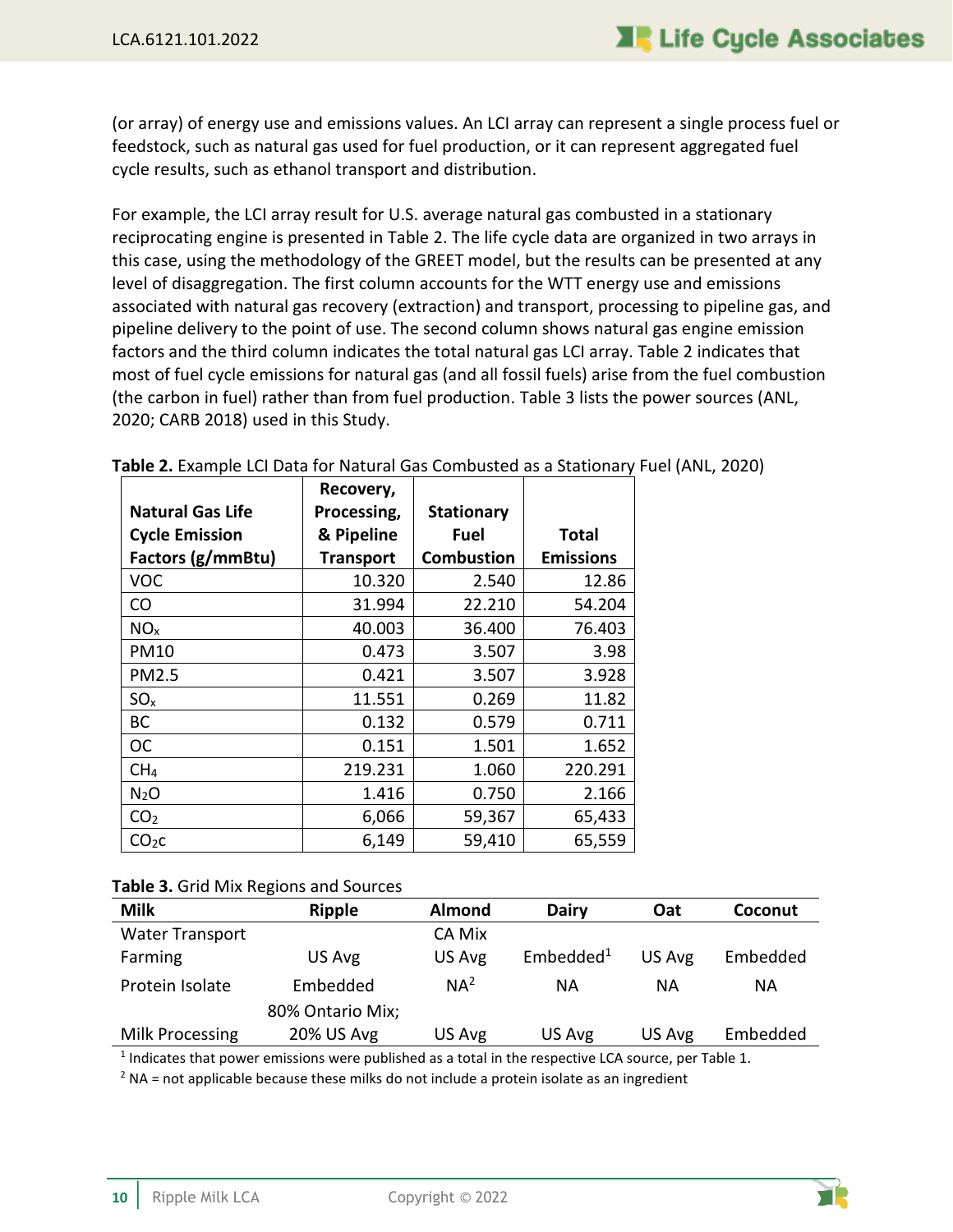The LCI data are multiplied with life cycle input parameters to model life cycle energy use and emissions associated with each pathway input. Life cycle input parameters characterize all pathway steps, including feedstock production, chemicals and natural gas or waste heat for processing, fuel for distribution, and fuel combustion. [Table 4](#page-15-0)[Table 3](#page-14-1) lists the inputs for this Study.

| <b>Milk</b>                          | <b>Ripple</b>      | Almond             | Oat                | Coconut <sup>a</sup> | Dairyb |
|--------------------------------------|--------------------|--------------------|--------------------|----------------------|--------|
| <b>Farming Inputs</b>                |                    |                    |                    |                      |        |
| Nitrogen (lb/lb)                     | 0.0071             | 0.1070             | 0.0196             |                      |        |
| $P2O5$ (lb/lb)                       | 0.0347             | $\Omega$           | 0.0161             |                      |        |
| $K2O$ (lb/lb)                        | 0.0141             | 0.1090             | 0.0182             |                      |        |
| Diesel (Btu/tonne)                   | 519,149            | 519,149            | 519,149            |                      |        |
| Pesticides (g/tonne)                 | 42.90              | 42.90              | 42.90              |                      |        |
| Herbicide (g/tonne)                  | 300                | 300                | 300                |                      |        |
| CA Water Transport (kWh/tonne)       |                    | 531.8              |                    |                      |        |
| <b>Processing</b>                    |                    |                    |                    |                      |        |
| Electricity (kWh/kg milk)            | 0.049              | 0.059              | 0.14               | 0.218                |        |
| Natural Gas (MJ/kg milk)             | 0.729              | 0.065              | 1.17               | 2.043                |        |
| <b>Additives</b>                     |                    |                    |                    |                      |        |
| Sunflower oil (% by mass)            | 1.49%              | 1.49%              | 0.8%               | 0%                   |        |
| Cane Sugar (% by mass)               | 2.37%              | 2.88%              | 2.9%               | 2.92%                |        |
| Packaging                            | 0.051 <sup>c</sup> | 0.190 <sup>d</sup> | 0.190 <sup>d</sup> | $0.190^{d}$          | 0.125  |
| kg CO <sub>2</sub> e/ 1 L bottle     |                    |                    |                    |                      |        |
| <b>Additional Parameters</b>         |                    |                    |                    |                      |        |
| Protein content, finished milk       | 3.33%              | 0.55%              | 1.25%              | 0.25%                | 3.38%  |
| Plant content, finished milk (kg/kg) | 0.198              | 0.036              | 0.377              | 0.104                | 0.338  |

#### <span id="page-15-0"></span>**Table 4.** LCA Milk Modeling Inputs

aAssumed to be the same as for soy milk; Greenhouse gas emissions for coconut oil production (Dumelin, 2009) represent aggregate value for coconut farming emissions, therefore farming emissions not listed here.

<sup>b</sup> Dairy milk inputs are not shown since dairy milk life cycle emissions are based on literature sources only. <sup>c</sup> Ripple sources 100% post-consumer recycled PET for all of their product, therefore, this value differs from the

packaging values applied to other plant-based milks in this comparison.

<sup>d</sup> A variety of packaging types are used for plant-based milks. Here, a value for PET bottle packaging is employed for the sake of comparison. See Table 5 for alternative packaging LCI data that could be applied.

| <b>Packaging Type</b> | Low    | <b>Source</b>                 | High        | <b>Source</b>           |
|-----------------------|--------|-------------------------------|-------------|-------------------------|
| <b>PET</b>            | 0.190  | Kuczinski & Geyer, 2012       | 0.216       | Winans et al., 2020     |
| rPET                  | 0.051  | Winans et al., 2020           | 0.152       | Stefanini et al., 2020  |
| <b>HDPE</b>           | 0.079  | Winans et al., 2020           | 0.165       | Bertolini, 2016         |
| Gable Top Carton      | 0.062a | <b>WRAP, 2010</b>             | $0.085^{b}$ | <b>WRAP, 2010</b>       |
| Multi-layer Carton    | 0.050  | Scipioni et al., 2012;        | 0.113       | Pasqualino et al., 2011 |
|                       |        | <b>IFEU, 2020<sup>c</sup></b> |             |                         |

#### <span id="page-15-1"></span>**Table 5.** LCI Data for Milk Packaging

<sup>a</sup> To landfill

**b** Energy from waste

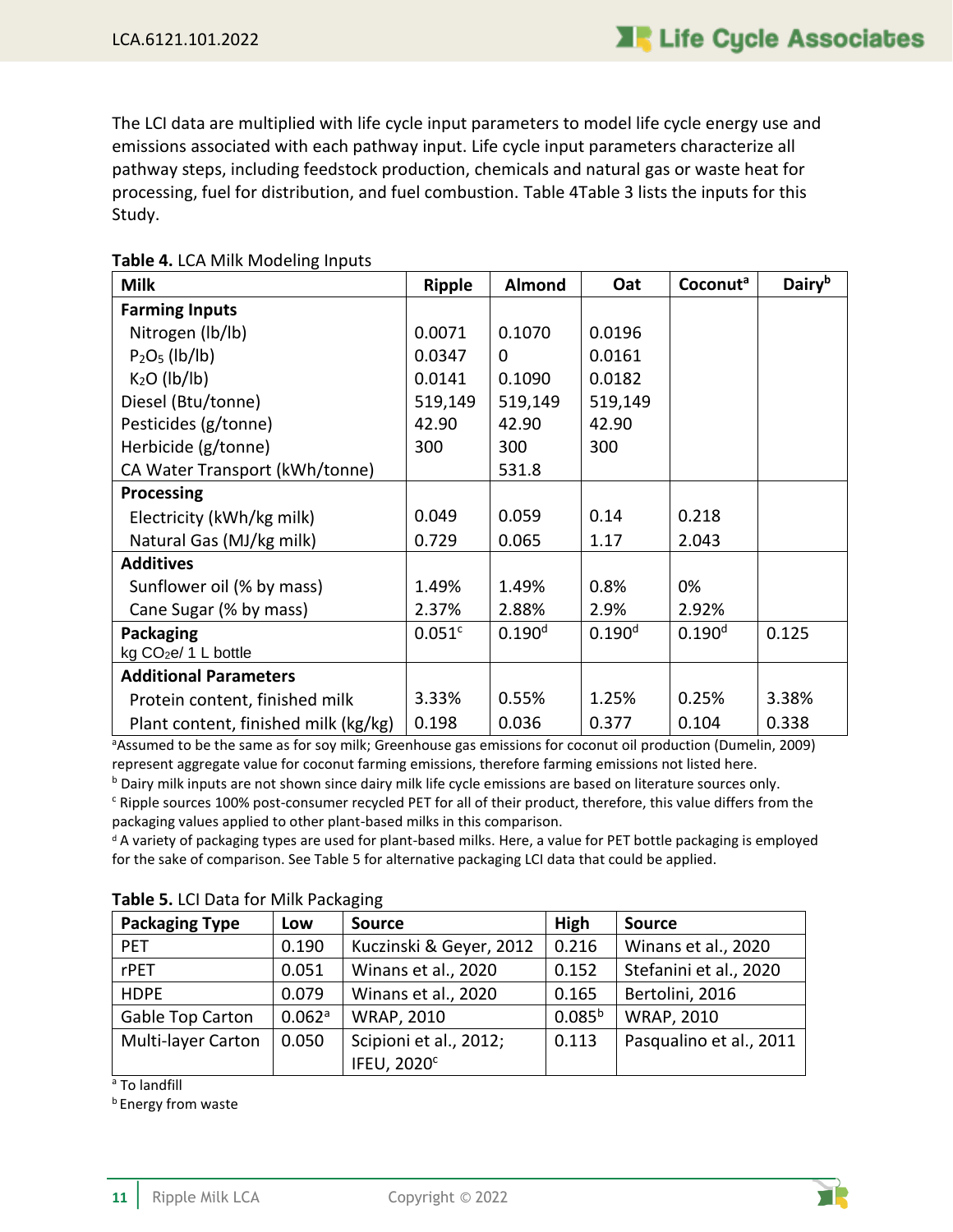<sup>c</sup> Median of range with 50% recycling

### <span id="page-16-0"></span>**4.1 Greenhouse Gas Emission Allocation Method**

Allocation refers to the partitioning of inputs and outputs to more than one product output. ISO 14044 provides guidelines on how to handle allocation (ISO 2006a, b). First, whenever possible, it should be avoided by dividing the unit processes so that there is no co-production, or by expanding the system to take into account the functions of the co-products, which is commonly referred to as system expansion via substitution. When allocation cannot be avoided, inputs and outputs should be partitioned based on the underlying physical relationships between the products and their uses, such as by energy content or mass. If physical relationships cannot be used as a basis for allocation, then inputs and outputs should be allocated in a way that reflects the relationship of the co-products to one another, such as their relative economic market value. In this Study, an economic allocation method was employed to account for emissions associated with co-products<sup>6</sup>.

The refinement of peas to produce pea isolate for Ripple milk results in the co-production of starch and fiber that are used as animal feed. Likewise, almond, oat and coconut milk production generate co-products [\(Table 6\)](#page-16-2).

| <b>Plant-Based Milk</b> | Co-products                                                          |
|-------------------------|----------------------------------------------------------------------|
| Pea                     | Starch (animal feed)                                                 |
| Almond                  | Shells and Orchard Prunings (energy production), husks (animal feed) |
| Coconut                 | Water, Oil, Desiccated White Meat (human consumption), Desiccated    |
|                         | Brown Meat (animal feed), Husks (energy production)                  |
| Oat                     | Starch/Fiber (animal feed)                                           |

<span id="page-16-2"></span>**Table 6.** Co-Products Associated with Types of Plant-Based Milks

The co-product credits for Ripple, Almond is calculated based on the following formula:

Credit = (1-Allocation Factor) \* (Farming + Processing Emissions)

The feed co-product results from the farming and processing steps, so the allocation factor is only applied to these two steps

### <span id="page-16-1"></span>**4.2 Life Cycle Impact Assessment**

The GREET model is configured to determine energy inputs, GHG emissions, and criteria pollutant impacts. This analysis focuses on GHG emissions. GHG emissions are expressed as



 $6$  The displacement value of substitute products is variable and uncertain as ingredients are not produced with the intent of making co-products. Econ allocation is relatively simple to apply despite variations in price data. The resulting credit is proportional to the value of the coproduct and does not overstate it, which could result if, for example, mass balance or substitution methods were applied.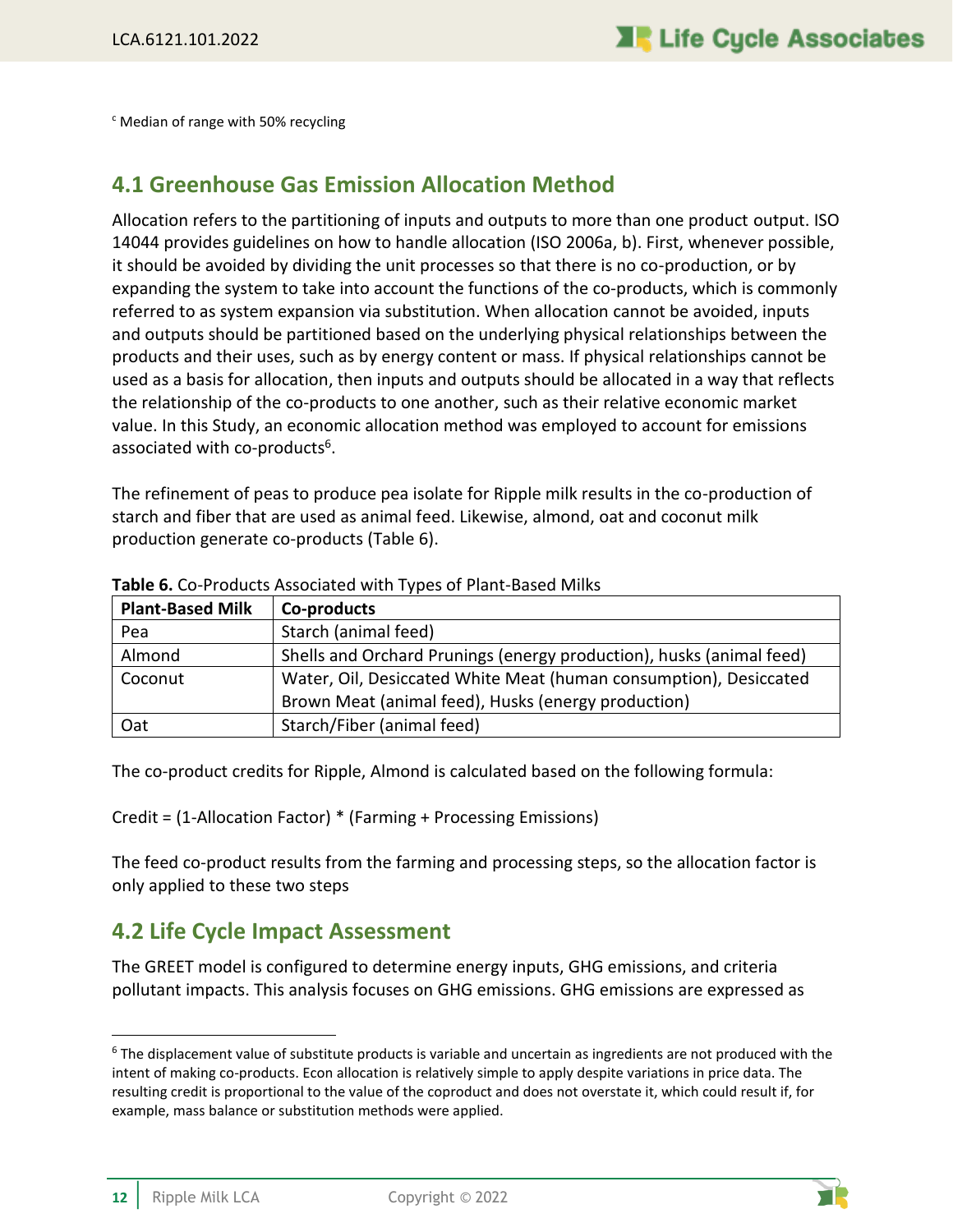grams of carbon dioxide equivalent per liter of milk (g CO2e/L), and are referred to as the carbon intensity (CI). The GHG emissions constituents considered in this analysis are CO2, N2O, CH4, CO, and volatile organic compounds (VOCs).

Global warming potentials (GWP) (g CO2e/g constituent) for CH4 and N2O are taken from the Intergovernmental Panel on Climate Change (IPCC) AR5 GWP values (IPCC, 2014) for a 100-year time horizon. CO and VOC are oxidized to CO<sub>2</sub> in the atmosphere, and thus have a GWP of 1 when expressed as CO<sub>2</sub> (fully oxidized form). The analysis excludes the climate impact of secondary and higher order atmospheric species that arise from direct emissions, including ozone, oxides of nitrogen (NOx), and secondary aerosols.

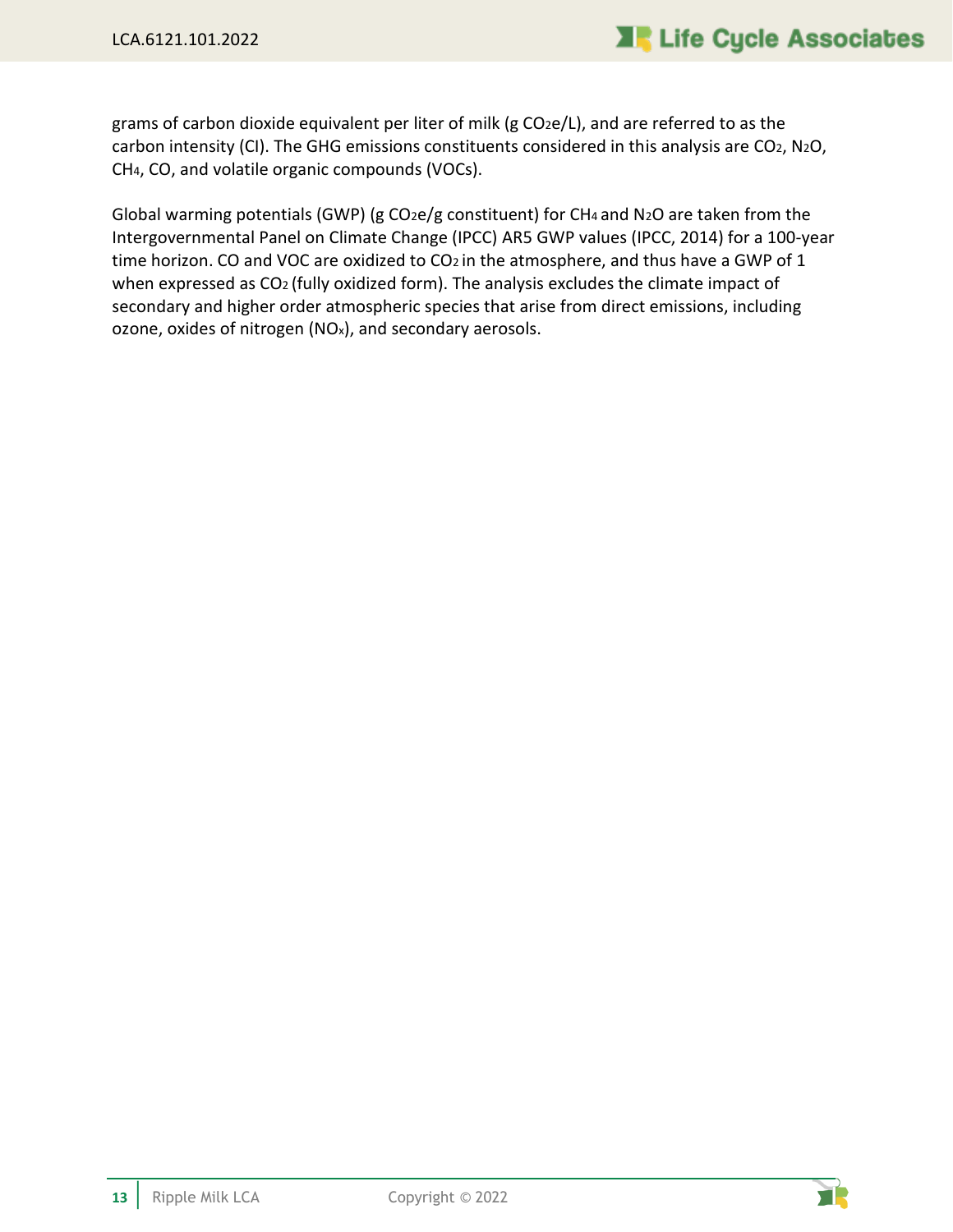## <span id="page-18-0"></span>**5. Greenhouse Gas LCA Results**

Two functional units were considered in this analysis. In the first case, GHG emission results are shown on a per liter of milk basis. In the second case, GHG emission results are shown in terms of the amount of protein in one liter of milk [\(Table 7\)](#page-18-1).

| <b>Volume Basis</b>              |                   |               |             |            |            |
|----------------------------------|-------------------|---------------|-------------|------------|------------|
|                                  |                   |               |             |            |            |
| Results (g CO2e/L milk)          | <b>Ripple</b>     | <b>Almond</b> | Dairy       | Oats       | Coconut    |
| Crop Production                  | 60.5              | 36.3          | 1,273       | 87.7       | 114.48     |
| Isolate and Milk Processing Tota | 191.3             | 37.4          | 111.7       | 103.3      | 108.5      |
| Isolate Electricity + NG         | 111.9             |               |             |            |            |
| Milk Processing Electricity      | 17.8              | 26.5          | EIT         | 71.6       | 51.00      |
| Milk Processing NG               | 50.3              | 4.5           | EIT         | 21.9       | 51.00      |
| Milk Additives                   | 11.2              | 6.4           | EIT         | 9.8        | 6.50       |
| <b>Chemicals and Additives</b>   | $\qquad \qquad -$ |               |             |            |            |
| Packaging & EOL                  | 50.6              | 190.3         | 124.5       | 190.3      | 190.3      |
| Packaging Type                   | rPET              | <b>PET</b>    | <b>HDPE</b> | <b>PET</b> | <b>PET</b> |
| Co-Product Credit                | (2.5)             | (4.2)         |             | (3.8)      | (114.5)    |
| Total (g CO2e/L milk)            | 299.8             | 259.8         | 1,509.3     | 377.5      | 298.8      |
| Ripple % Difference              |                   | 15%           | $-80%$      | $-21%$     | 0.3%       |

<span id="page-18-1"></span>**Table 7.** GHG Life Cycle Emissions of Finished Milks

#### **Protein Basis**

| Results (g CO2e/kg protein)      | <b>Ripple</b> | <b>Almond</b> | <b>Dairy</b> | <b>Oats</b> | Coconut   |
|----------------------------------|---------------|---------------|--------------|-------------|-----------|
| <b>Crop Production</b>           | 1,814         | 1,090         | 38,192       | 7,018       | 45,251    |
| Isolate and Milk Processing Tota | 5,739         | 6,793         | 3,305        | 8,262       | 42,885    |
| Electricity                      | 534.8         | 4,813.9       | EIT          | 5,727       | 20,158    |
| ΝG                               | 1,510.4       | 813.2         | EIT          | 1,750       | 20,158    |
| Milk Additives                   | 337.0         | 1,165.4       | EIT          | 785         | 2,569     |
| Packaging & EOL                  | 1,517         | 34,604        | 3,685        | 15,226      | 75,226    |
| Co-Product Credit                | (75)          | (757)         |              | (302)       | (45, 251) |
| Total (g CO2e/kg protein per L n | 8,995         | 41,729        | 45,180       | 30,204      | 118,112   |
| Ripple % Difference              |               | $-78%$        | $-80%$       | $-70%$      | $-92%$    |

EIT = embedded in total GHG emissions reported by published LCA study.

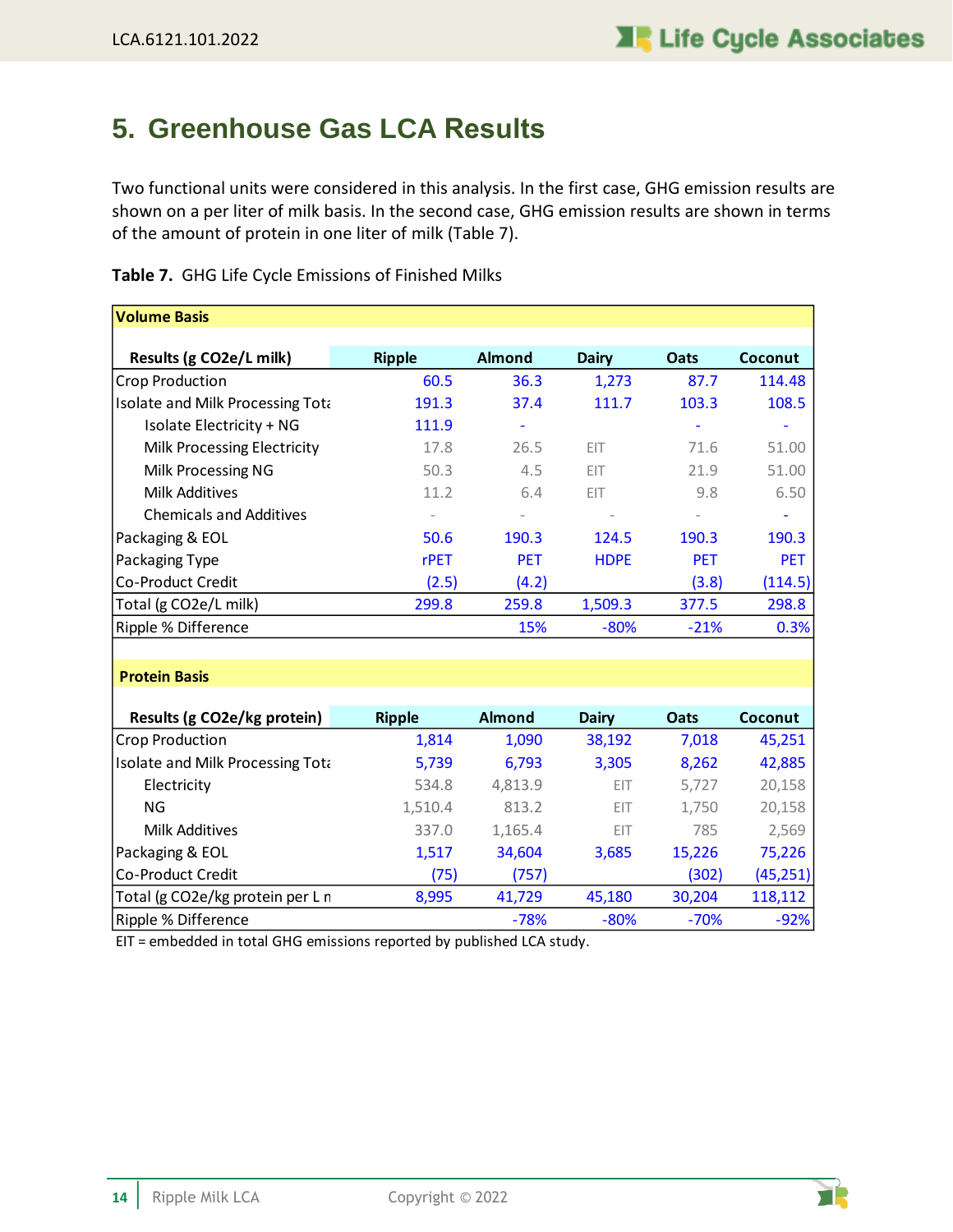

**Figure 8.** Life Cycle GHG Emissions of Finished Milks on a Volume Basis

<span id="page-19-0"></span>

<span id="page-19-1"></span>**Figure 9.** Life Cycle GHGs Emissions of Finished Milks on a Protein Basis

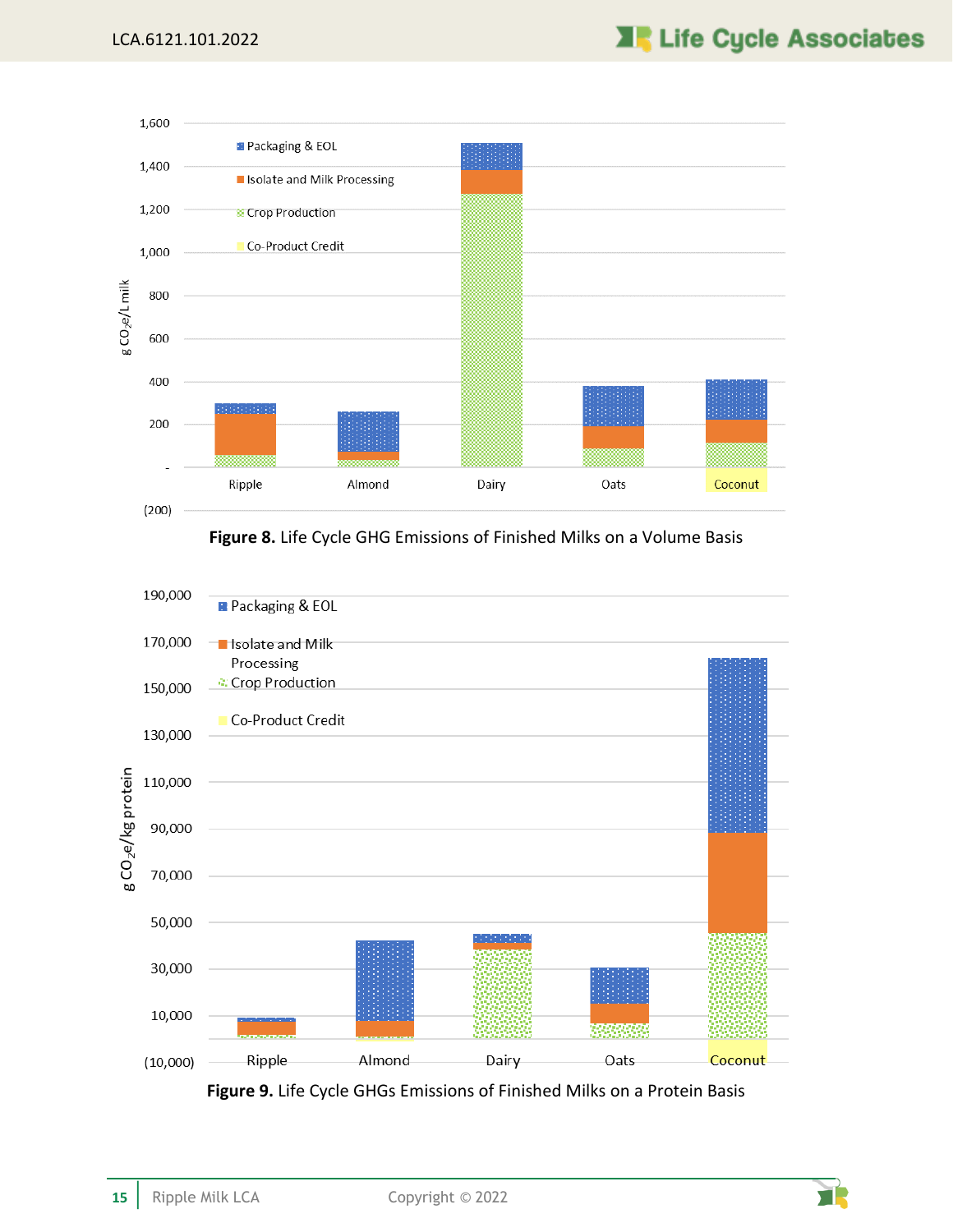### <span id="page-20-0"></span>**6. Water Footprint Model**

The amount of fresh water used to produce a crop or a food product can be substantial. Water footprinting is a method for estimating the amount of water consumed in the production and use of a product. The water footprint of a product is defined as the total volume of freshwater that is used to produce the product (Hoekstra et al., 2009). The grid- based dynamic water balance model developed by Mekonnen and Hoekstra, 2010, computes a daily soil water balance and calculates crop water requirements, actual crop water use (both green and blue) and actual yields.

A water footprint can include three different categories of water consumption:

- Blue water: Consumptive water use originating from ground/surface water
- Green water: Consumptive water use originating from rain water
- Grey water: Volume of ground/surface water polluted (required for assimilation of fertilizers or pesticides)

In the case of rain fed agriculture, blue water footprint is zero and green water use is calculated by summing up evapotranspiration per day over the growing season of the plant. In the case of irrigated crops, green and blue water consumption is calculated based on soil water balance. The grey water footprint modeled by Mekonnen and Hoekstra refers only to the water required to assimilate nitrogen fertilizer runoff. All three categories of water consumption are included in this water footprint analysis (Mekonnen, 2011).

Water consumption data come from the Mekonnen and Hoekstra Unesco Value of Water Research Report Series numbers 47 and 48. Ripple peas are grown in the Northern US and Canada. As feasible, U.S. average values are used for the other milk products since Ripple products may be competing against a range of milk products from all over the country. Dry peas, almonds, oats and coconut water consumption are originally reported in cubic meters per ton of crop, and are adjusted based on the amount of crop that ends up in the finished milk to show the water footprint per liter of milk on a volume basis and on a protein basis. Dairy milk water consumption is already allocated to the finished milk product and is reported in terms of cubic meters per ton of milk. Since the sweetened version of plant-based milks all have some amount of added sugar, the water associated with cane sugar production was also included. Water used in milk processing and included as a product ingredient, were also included in the water footprint.

[Figure 10](#page-21-0) shows the range of water use values across different geographic regions, broken down by the amount of blue, green, and grey water. As shown in [Figure 10,](#page-21-0) reporting only the total amount of water obscures the relative amount of blue, green, and grey water that contributes to that total. Dry peas use very little blue water in all of the locations cited, and none in Saskatchewan. Grey water is the largest contributor to US average water use for dry peas, much higher than the global average or the Saskatchewan grey water pollution numbers. Almonds are the only crop shown that uses large amount of blue water, in addition to green and grey water. This is likely because almonds in the US are mostly grown in the water scarce California region of the San Joaquin delta, meaning there is very little rainfall and most of the water used is irrigation-based or from ground water.

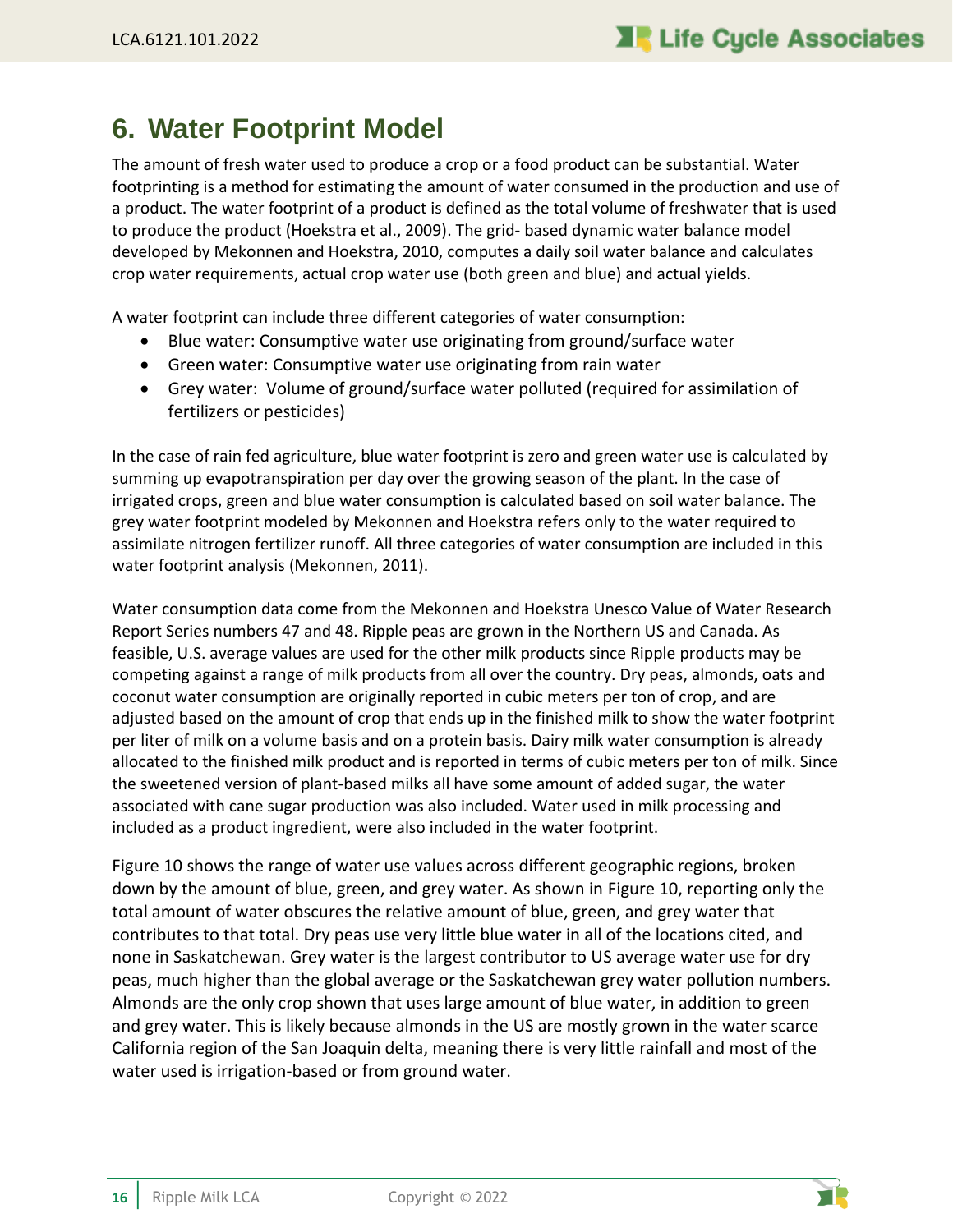

<span id="page-21-0"></span>**Figure 10.** Crop production water use by geographic region.

Water scarcity refers to either the lack of enough water (quantity) or lack of access to safe water (quality). Areas with poor management or low rainfall and groundwater resource are liable to experience more water scarcity. The UNEP/Society for Environmental Toxicology and Chemistry (SETAC) Life Cycle Initiative founded the water use LCA (WULCA) in 2007 to focus on water use assessment and water footprinting from a life cycle perspective. They have since developed a methodology for assessing water scarcity is known as the AWARE method (Available Water Remaining), representing the relative Available WAter REmaining per area in a watershed, after the demand of humans and aquatic ecosystems has been met (WULCA, 2016).

Water Scarcity Footprint = Water Consumption  $\times$   $\frac{1}{4\pi q^{(16)}}$ Availability–Demand

The group has made public the Google Earth files with their calculated water scarcity factors by watershed for the entire planet. Warmer colors indicate higher levels of year-round average water scarcity and colder colors indicate lower levels of scarcity. As could be expected, the drier climate of the Southwestern US, for example, results in higher levels of water scarcity [\(Figure](#page-22-0)  [11\)](#page-22-0).

Taking into account the water scarcity factors for the regions in which the respective crops are grown and the milk production plants located, yields the results shown in [Table 8.](#page-23-0) With water scarcity taken into account, growing almonds requires approximately 110 times more water per tonne of crop than growing yellow peas, oats require approximately twice as much water, and coconuts 13 times less.

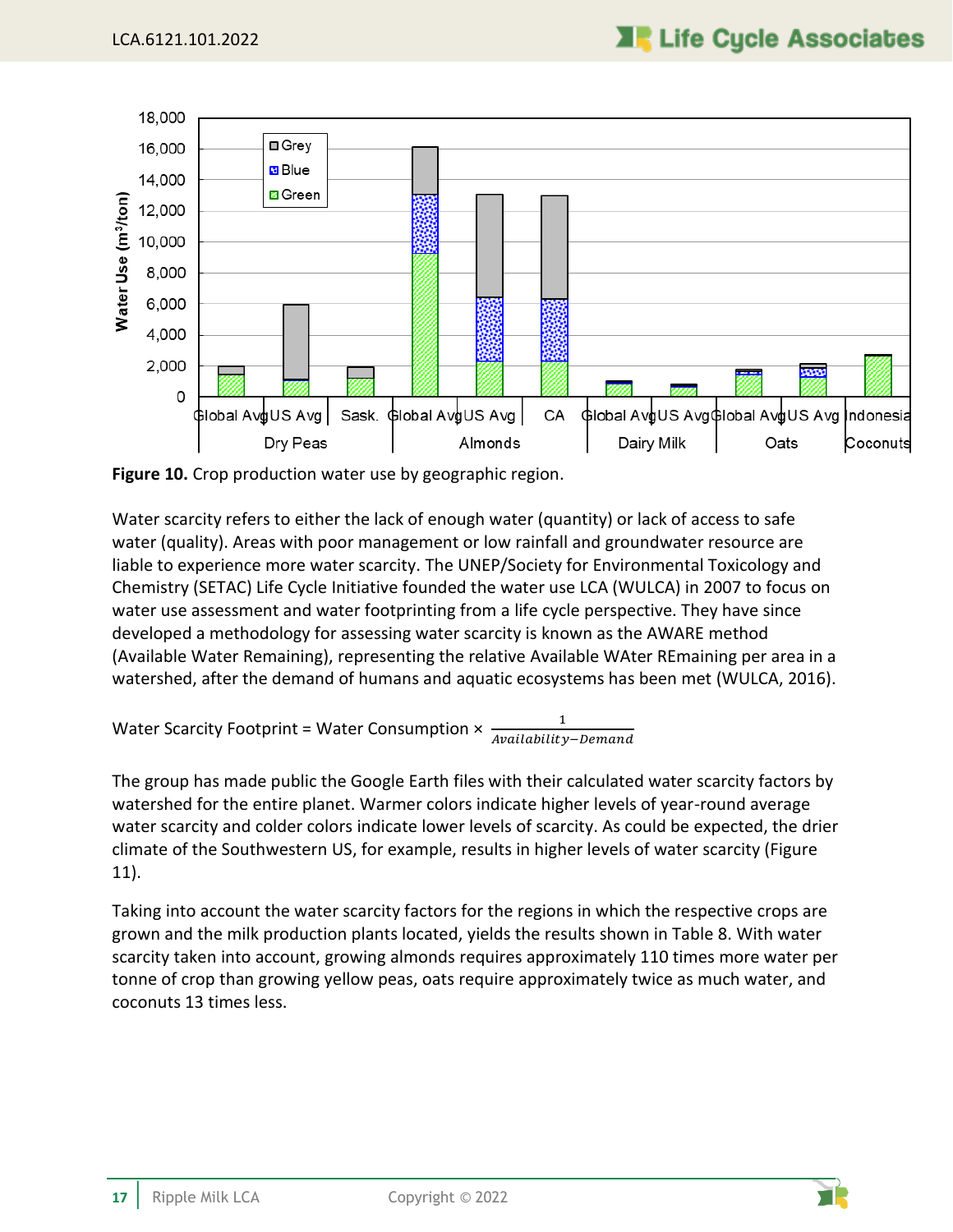

**Figure 11.** Water Scarcity Map of North America

<span id="page-22-0"></span>The water footprint of each milk product is illustrated in [Table 8](#page-23-0) and [Figure 12](#page-24-0). The water footprint includes a water-scarcity adjustment factor applied to the water consumed in the farming and processing stages and the amount of water used as a milk ingredient.

Without considering the water scarcity factor (top row), the amount of water consumed in the production of peas, oats, and coconut is relatively comparable, however the amount of water required to produce a ton of almonds is 6.8 times the amount of water it takes to produce a ton of peas. Accounting for regional water scarcity greatly changes the water footprints ([Table 8](#page-23-0)). After accounting for regional water scarcity, finished almond milk production requires nearly 8 times as much water per liter of milk than does Ripple Milk, and dairy and oat milk production consume 7, and 1.4 times as much water, respectively, and coconut milk production consumes 17 times less water.

Evaluating water use on a protein basis per liter of milk further alters the water footprint outcomes. Since Ripple milk is made from yellow peas that are relatively high in protein compared to other non-legume plant-based milks such as almond, oat, and coconut, Ripple milk production requires much less water. For example, on a protein basis, almonds require approximately 112 times as much water to produce as do yellow peas, and oats require 8 times as much. Coconut milk, while containing very little protein, is derived from feedstock that is characterized by low water scarcity, and therefore, on a protein basis, exhibits a water footprint that is approximately three-fourths that of yellow peas while dairy milk's water footprint is approximately 17 times that of Ripple's.

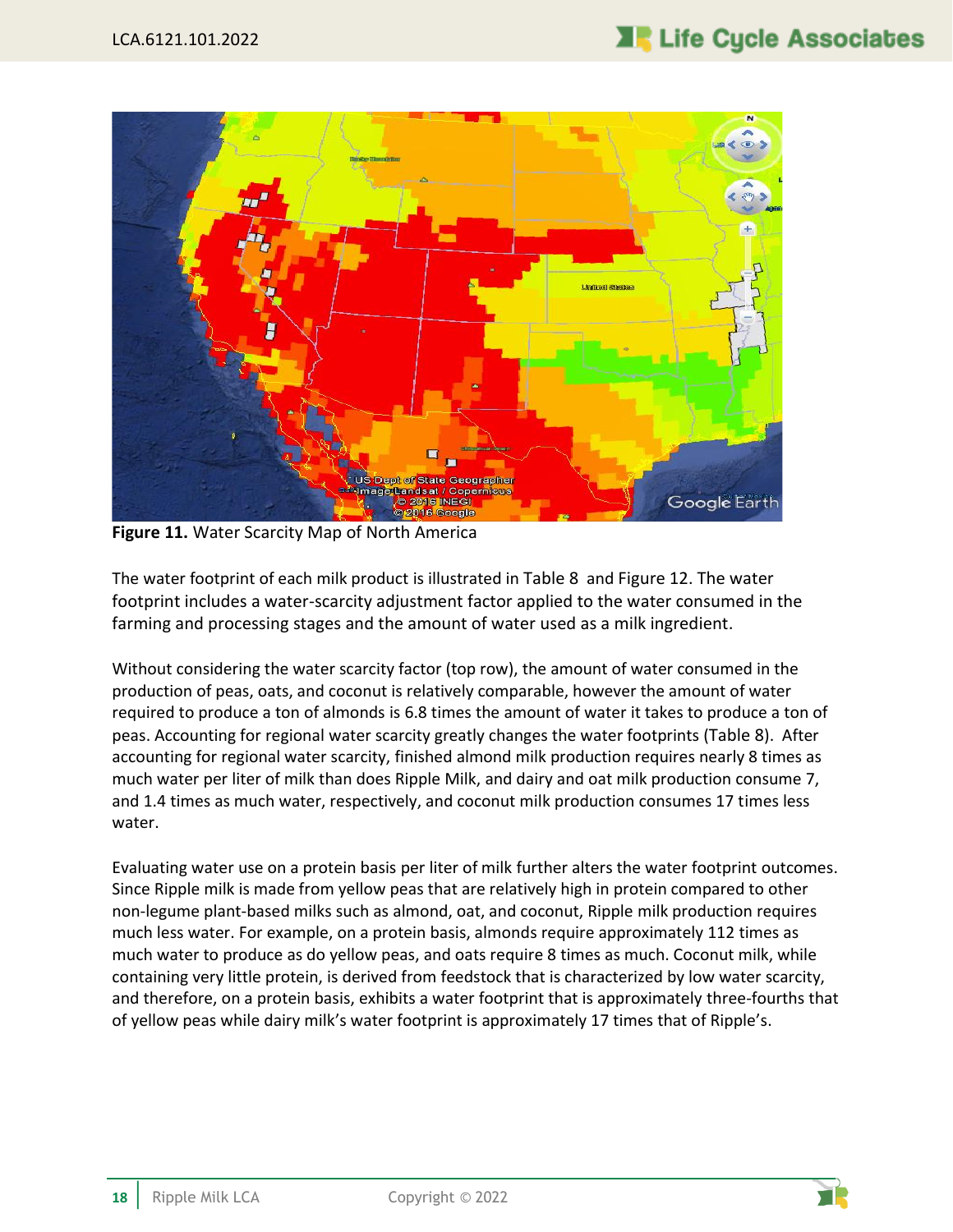| <b>Milk Type</b>                            | <b>Ripple</b>        | <b>Almond</b>        | Oat               | Coconut              | <b>Dairy</b> |
|---------------------------------------------|----------------------|----------------------|-------------------|----------------------|--------------|
| Milk Input Crop                             | Peas, $\text{dry}^1$ | Almonds <sup>2</sup> | Oats <sup>3</sup> | Coconut <sup>4</sup> | <b>NA</b>    |
| <b>Crop Growing Region</b>                  | Saskatchewan         | US Avg               | US Avg            | Global Avg           | US Avg       |
| Crop Water Use (m <sup>3</sup> /ton crop)   | 1,928                | 13,055               | 2,123             | 2,687                | $821^{5,6}$  |
| Water Scarcity Factor (SF) <sup>7</sup>     | 6                    | 88                   | 8.5               | 0.3                  | 44.6         |
| Crop Water Use, SF-Adjusted                 |                      |                      |                   |                      |              |
| m3/tonne crop                               | 11,568               | 1,266,379            | 19,894            | 889                  | 40,318       |
| m3/kg crop                                  | 11.57                | 1,266.4              | 19.9              | 0.9                  | 40.3         |
| m3/L milk                                   | 2.4                  | 45.1                 | 7.6               | 0.1                  |              |
| L/L milk                                    | 2,434                | 45,130               | 7,614             | 142                  | 41,729       |
| L/L milk, protein basis                     | 73,016               | 8,205,443            | 609,103           | 55,991               | 1,234,579    |
| Protein Isolate Processing Water Use        |                      |                      |                   |                      |              |
| m3/tonne crop                               | 15.2                 | 0                    | $\Omega$          | 0                    | 0            |
| m3/tonne crop, SF-Adjusted                  | 16.7                 | 0                    | $\Omega$          | 0                    | 0            |
| m3/kg crop, SF-Adjusted                     | 16,720.0             | $\Omega$             | $\Omega$          | 0                    | 0            |
| L/L Milk, SF-Adjusted                       | 3,305.1              | 0                    | 0                 | $\mathbf 0$          | 0            |
| Milk Processing Water                       |                      |                      |                   |                      |              |
| L/L milk                                    | 4.2                  | 6.4                  | 9.7               | 5.8                  | 0            |
| L/L Milk, SF-Adjusted                       | 160.9                | 485.0                | 342.4             | 1.2                  | 0            |
| Milk Ingredient Water                       |                      |                      |                   |                      |              |
| L/L milk                                    | 0.9                  | 1.0                  | 0.0               | 0.3                  | 0            |
| L/L Milk, SF-Adjusted                       | 35.90                | 37.83                | 10.58             | 36.50                | 0            |
| Total Water Used (L/L milk),<br>SF-Adjusted | 5,935.76             | 45,376.92            | 7,988.79          | 366.94               | 41,728.76    |

#### <span id="page-23-0"></span>**Table 8.** Water Footprint Results

1. Peas dried, shelled, whether or not skinned or split (Product code HS 71310)

2. Almonds, fresh or dried, shelled or peeled (Product code HS 080212)

3. Oats (Product code HS 100400)

4. Coconuts (Product code HS 08011)

5. Milk not concentrated & unsweetened exceeding 1% not exceeding 6% fat (Produce code HS 040120)

6. Dairy milk water use is reported by Mekonnen and Hoekstra for finished milk, therefore processing use appears as 0

7. Water scarcity factor (SF) applied to crop water use. http://www.wulca-waterlca.org/project.html

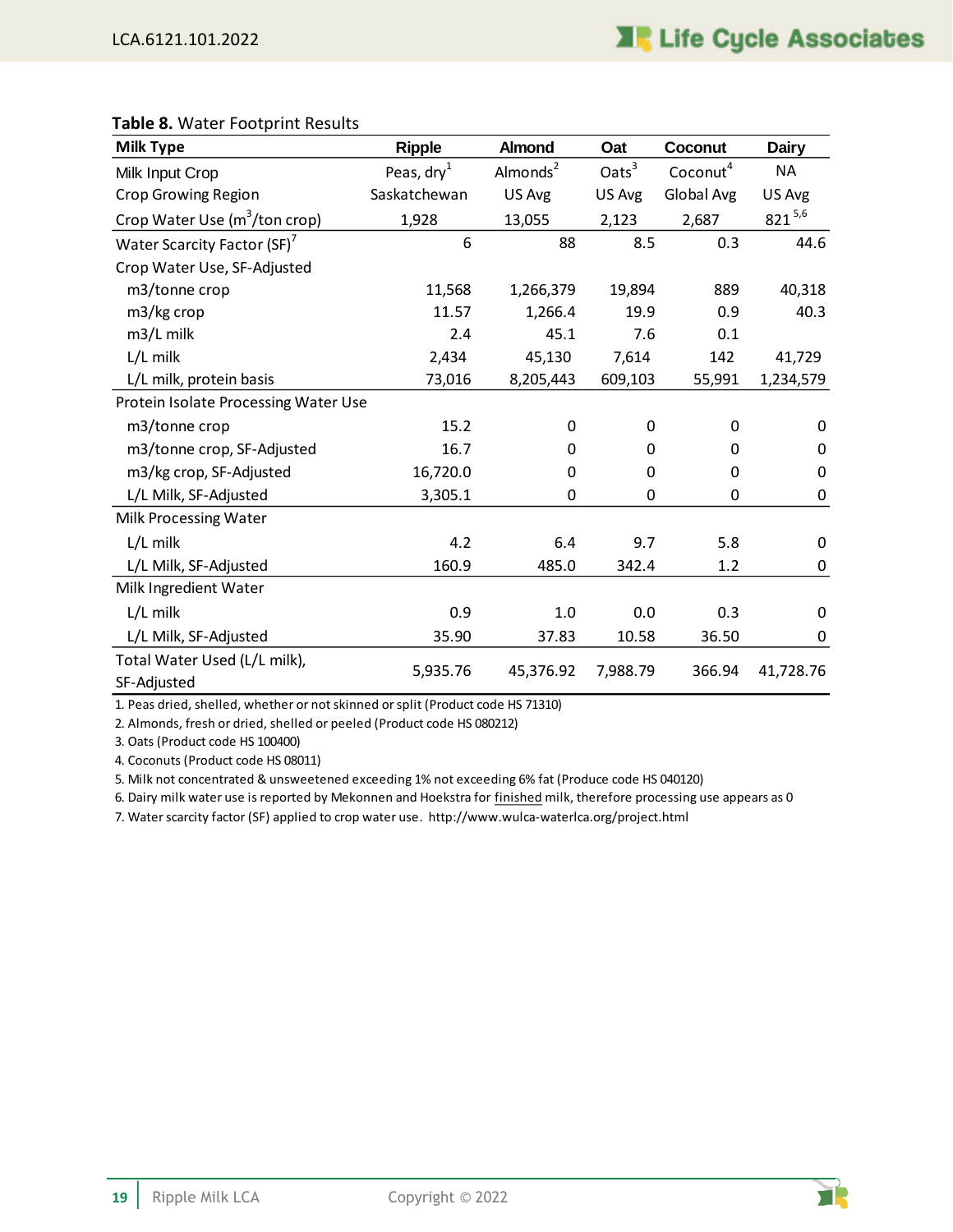

<span id="page-24-0"></span>**Figure 12.** Finished milk water footprints. Dairy error bar reflects variation if water scarcity applied for California (per Henderson and Unnasch, 2017).

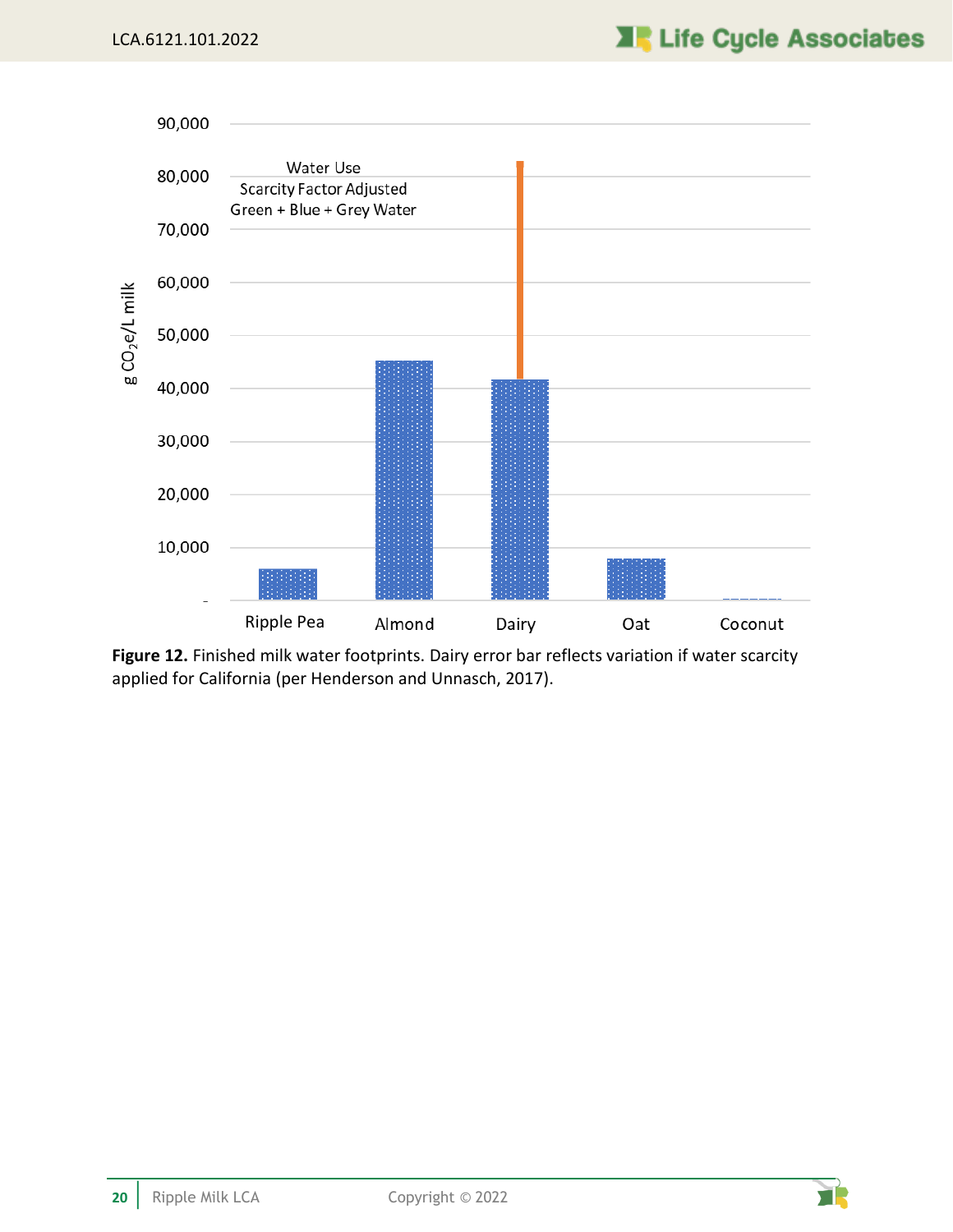## <span id="page-25-0"></span>**7. Discussion**

The GHG life cycle impacts of Ripple milk, demonstrate that on a volume basis, Ripple milk emissions are 80% lower than dairy and 21% lower than oat milk. In comparison to coconut milk, Ripple's GHG emissions are equivalent, and compared to almond milk they are 15% higher. The nutritional value of milk, however, is closely linked to its protein content. When comparing Ripple milk to these same milks on a protein-basis, Ripple milk GHG emissions are 70-92% lower than every milk included in this Study [\(Table 7\)](#page-18-1).

Accounting for regional water scarcity, the Ripple total water footprint is substantially lower than almond (87%) and dairy (86%) milk, 26% lower than oat milk, and 16 times greater than coconut milk. The difference to the dairy water footprint doubles if compared to Californiabased dairy production, due to the high water scarcity in the state. On a protein basis, the Ripple water footprint improves greatly in comparison to oat, almond and coconut milk, which are relatively low in protein content.

As an economic method of co-product allocation was employed in this Study, a potential source of uncertainty is the fluctuation in co-product prices. A limitation of the study is that most plant-based milks have several added ingredients in order to improve the taste profile, nutritional content, and texture of the finished product. The added sugar in plant-based milk was included in both the GHG analysis and the water footprint in order to be consistent with the sugar content in dairy milk. Ripple milk, some almond milks, including that referenced by Winans et al. (2020), and oat milk based on Oatly (Swedish Institute for Food and Biotechnology, 2013) also contain sunflower oil, and the GHG emissions from this were included in these respective LCAs. Other additives such as emulsifiers, flavor enhancers, and vitamins, however, were excluded from this Study.



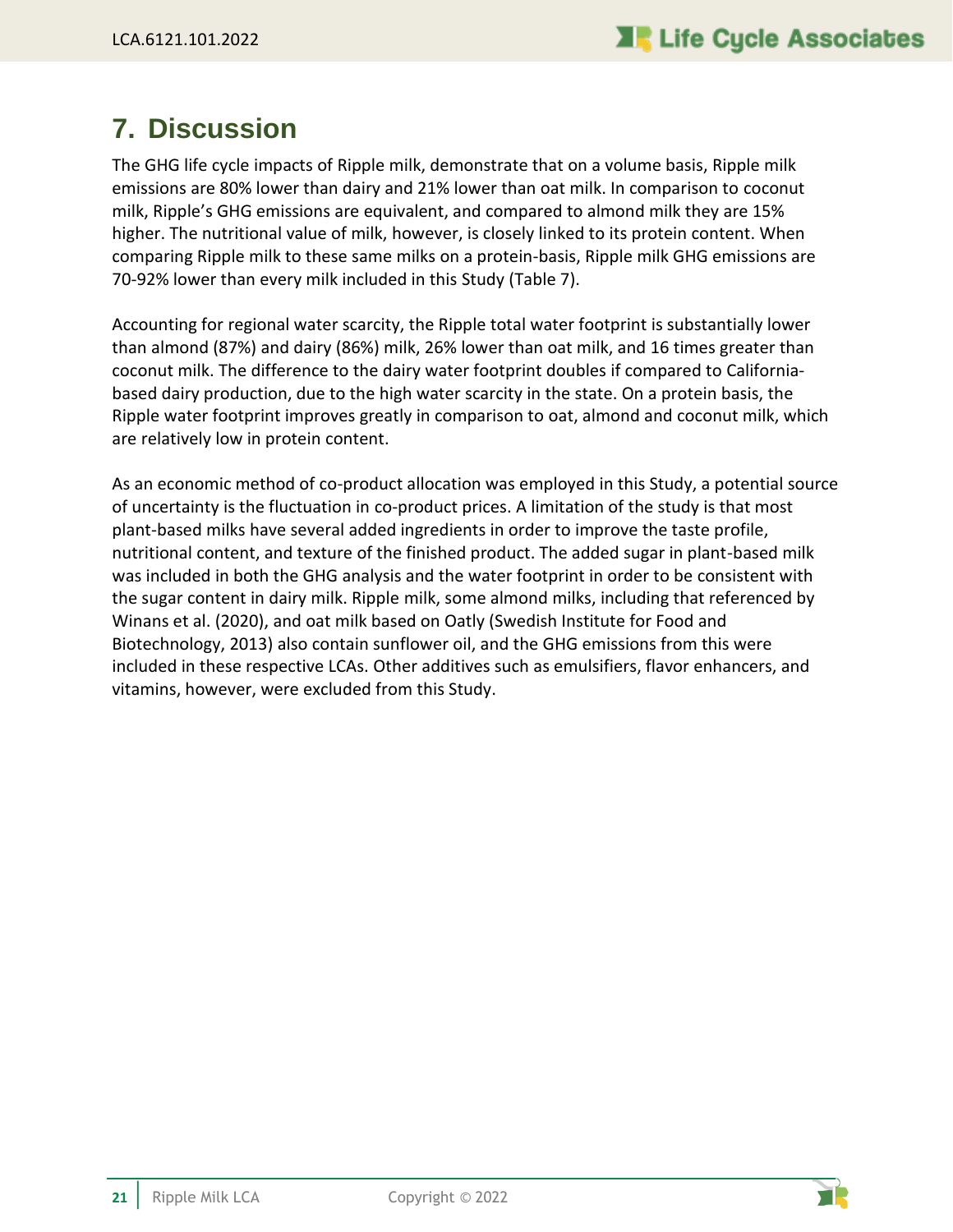## <span id="page-26-0"></span>**8. References**

Argonne National Laboratory, 2016. GREET1\_2016.

- Argonne National Laboratory, 2020. GREET1\_2020.
- Bertolini, M., Bottani, E., Vignali, G., and Volpi, A. 2016. Comparative Life Cycle Assessment of Packaging Systems for Extended Shelf Life Milk. Packag. Technol. Sci., 29: 525– 546. doi: 10.1002/pts.2235.
- Biograce I v4d GHG Calculation Tool. https://www.biograce.net/home, last accessed January, 2017.
- California Air Resources Board (CARB). 2018. CA-GREET3.0 Fuel Carbon Intensity Calculator for the Low Carbon Fuel Standard.
- Eunomia. 2020. Recycling of multilayer composite packaging: the beverage carton, a report on the recycling rates of beverage cartons in Germany, Spain, Sweden, and the UK. Zero Waste Europe.
- European Commission JRC, 2014. Global Nitrous Oxide Calculator [WWW Document]. URL http://gnoc.jrc.ec.europa.eu/ (accessed 3.1.17).
- Franklin and Associates. 2012. Life cycle assessment of coconut milk and two non-dairy milk beverage alternatives. Presentated at LCA XII: Tacoma.
- Geisseler, D., Horwath, W.R., 2014. Almond Production in California. Fertil. Res. Educ. Progr. 1– 3.
- Henderson, Ashley and Stefan Unnasch. 2017. Life Cycle Assessment of Ripple Non-Dairy Milk. Prepared by Life Cycle Associates, LLC for Ripple Foods. LCA 6121.159.2017.
- Hoekstra, A.Y., et al., 2009a. Water Footprint Manual: State of the Art 2009. WaterFootprint Network, Enschede, the Netherlands.
- Institut fur Energie-und Umweltforshung (IFEU). 2020. Comparative life cycle assessment of Tetra Pak carton packages and alternative packaging systms for beverages and liquid food on the European market Final Report. Commissioned by Tetra Pak.
- IPCC. 2006. Guidelines for National Greenhouse Gas Inventories.
- IPCC, 2014: Climate Change 2014: Synthesis Report. Contribution of Working Groups I, II and III to the Fifth Assessment Report of the Intergovernmental Panel on Climate Change [Core Writing Team, R.K. Pachauri and L.A. Meyer (eds.)]. IPCC, Geneva, Switzerland, 151 pp
- ISO 2006a: Environmental management Life cycle assessment Principles and framework. ISO 14040:2006(E). International Organization Standardization. Geneva. Switzerland
- ISO 2006b: Environmental management Life cycle assessment Requirements and guidelines. ISO 14044:2006(E). International Organization for Standardization. Geneva. Switzerland.
- Kendall, A., Marvinney, E., Brodt, S., Zhu, W., 2015. Life Cycle-based Assessment of Energy Use and Greenhouse Gas Emissions in Almond Production, Part I: Analytical Framework and Baseline Results. J. Ind. Ecol. 19, 1008–1018. doi:10.1111/jiec.12332
- Klein, G., Krebs, M., Hall, V., O'Brien, T., Blevins, B.B., 2005. California's Water Energy Relationship. CEC-700-2005-011-SF. Sacramento, CA.
- Kuczenski, B., Geyer, R., 2011. Life Cycle Assessment of Polyethylene Terephthalate (PET) Beverage Bottles Consumed in the State of California 102.
- Lie-Piang, Anouk, N. Braconi, R. M. Boom, A. van der Padt. 2021. Less refined ingredients have lower environmental impact - a life cycle assessment of protein-rich ingredients from oil-

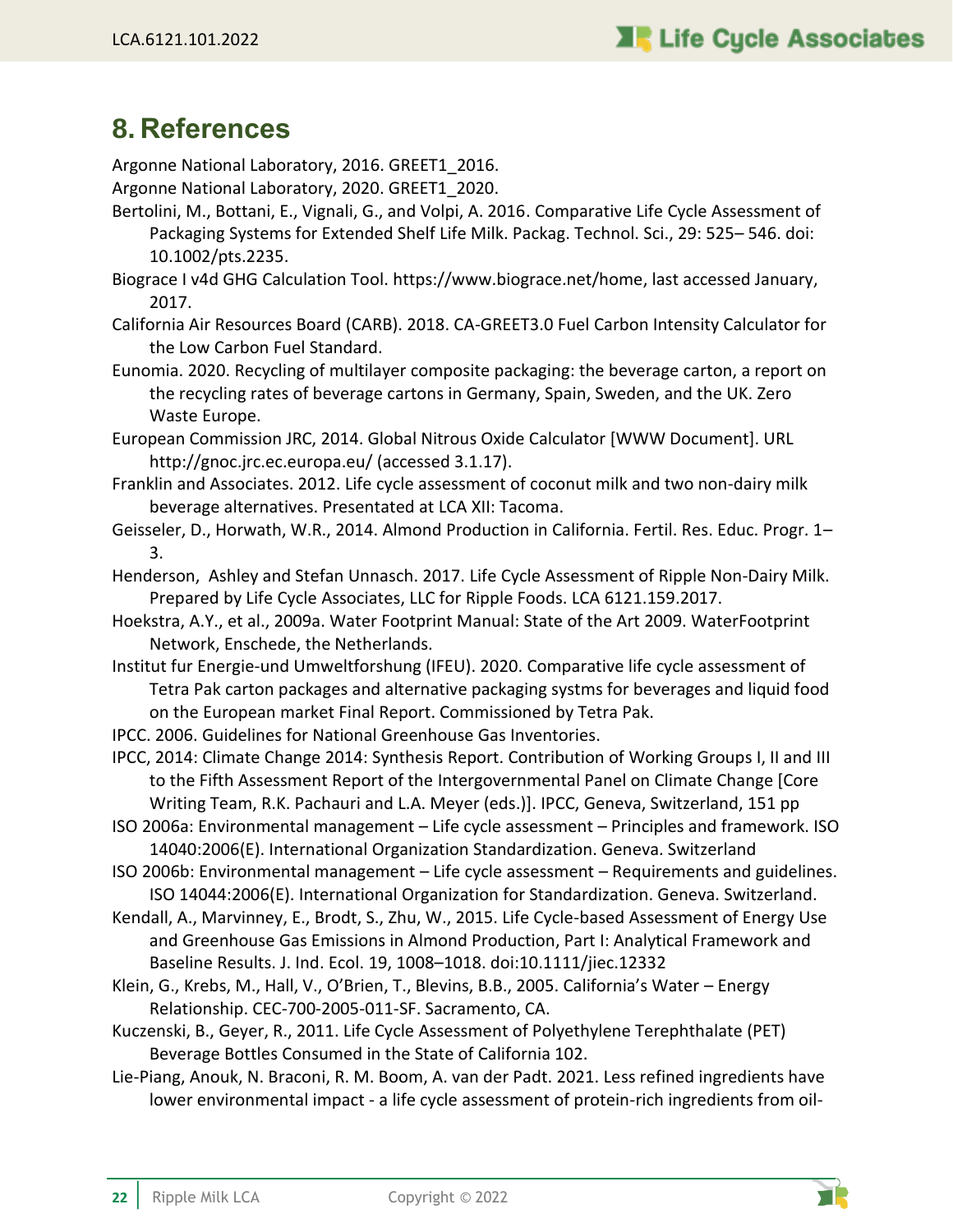and starch-bearing crops. Journal of Cleaner Production, 292,

https://doi.org/10.1016/j.jclepro.2021.126046.

- Mckay, K., Schatz, B., Endres, G., 2003. Field Pea Production, NDSU Extension Service.
- Mekonnen, M.M., Hoekstra, A.., 2010a. The green, blue and grey water footprint of farm animals and animal products. Volume 1: Main Report. Unesco Value Water Res. Rep. Ser. No. 48 1, 80.
- Mekonnen, M.M., Hoekstra, A.Y., 2010b. The Green, Blue, and Grey Water Footprint of Crops and Derived Crop Products. Volume 1: Main Report 1, 80. doi:10.5194/hess-15-1577-2011
- Mekonnen, M.M., Hoekstra, A.Y., 2011. The green, blue and grey water footprint of crops and derived crop products. Hydrol. Earth Syst. Sci. 15, 1577–1600. doi:10.5194/hess-15-1577- 2011
- Parker, M., 2014. Yellow Field Peas Could Boost No-Till Profits In High Plains | 2014-02-01 | No Till Farmer [WWW Document]. www.no-tillfarmer.com. URL https://www.notillfarmer.com/articles/252-yellow-field-peas-could-boost-no-till-profits-in-high-plains (accessed 12.29.16).
- Jorgelina Pasqualino, Montse Meneses, Francesc Castells. 2011. The carbon footprint and energy consumption of beverage packaging selection and disposal. Journal of Food Engineering, Volume 103, Issue 4, https://doi.org/10.1016/j.jfoodeng.2010.11.005.
- Path Water. 2019. Why Tetra Pak Cartons Are NOT A Sustainable Solution for Bottled Water. https://drinkpathwater.com/blogs/news/10-sad-truths-about-cartons-like-tetrapak%C2%AE-why-they-are-not-a-sustainable-solution-for-bottled-water. Accessed 8.13.21.
- Scipioni, A., Manzardo, A., Mazzi, A., Mastrobuono, M., 2012. Monitoring the carbon footprint of products: A methodological proposal. J. Clean. Prod. 36, 94–101. doi:10.1016/j.jclepro.2012.04.021
- Stefanini, R., Borghesi, G., Ronzano, A. et al. Plastic or glass: a new environmental assessment with a marine litter indicator for the comparison of pasteurized milk bottles. Int J Life Cycle Assess 26, 767–784 (2021). https://doi.org/10.1007/s11367-020-01804-x
- Swedish Institute for Food and Biotechnology. 2013. Oatly Milk LIfe Cycle Assessment.
- Thoma, G., Jolliet, O., Wang, Y., 2012. A biophysical approach to allocation of life cycle environmental burdens in the dairy sector. Int. Dairy J.
- Thoma, G., Popp, J., Nutter, D., Shonnard, D., Ulrich, R., Matlock, M., Kim, D.S., Neiderman, Z., Kemper, N., East, C., Adom, F., 2013a. Greenhouse gas emissions from milk production and consumption in the United States: A cradle-to-grave life cycle assessment circa 2008. Int. Dairy J. 31, S3–S14. doi:10.1016/j.idairyj.2012.08.013
- Thoma, G., Popp, J., Shonnard, D., Nutter, D., Matlock, M., Ulrich, R., Kellogg, W., Kim, D.S., Neiderman, Z., Kemper, N., Adom, F., East, C., 2013b. Regional analysis of greenhouse gas emissions from USA dairy farms: A cradle to farm-gate assessment of the American dairy industry circa 2008. Int. Dairy J. 31, S29–S40. doi:10.1016/j.idairyj.2012.09.010
- USDA, 2016. National Agricultural Statistics Service; http://www.nass.usda.gov. [WWW Document].
- U.S. EPA. 2021. Plastics: Material-Specific Data. https://www.google.com/search?q=PET+recycling+rate+EPA&oq=PET+recycling+rate+EPA &aqs=chrome..69i57j33i22i29i30.4589j0j15&sourceid=chrome&ie=UTF-8. Accessed 8.13.21